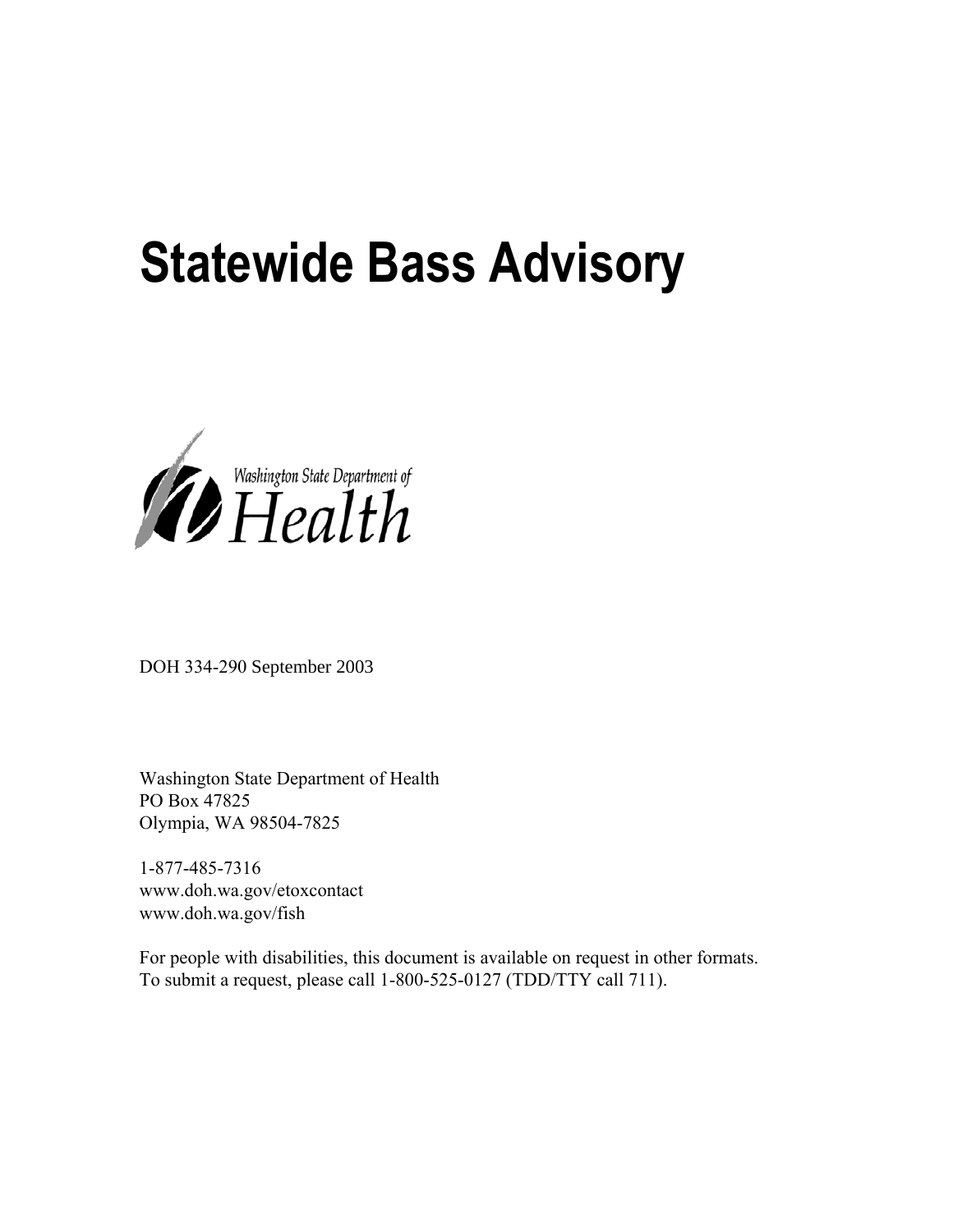# **Author**

Dave McBride, Toxicologist, Washington State Department of Health

# **Acknowledgments**

*We wish to acknowledge the Washington State Department of Ecology, Stephen Fischnaller, Paul Anderson, and Dale Norton who provided supporting data.*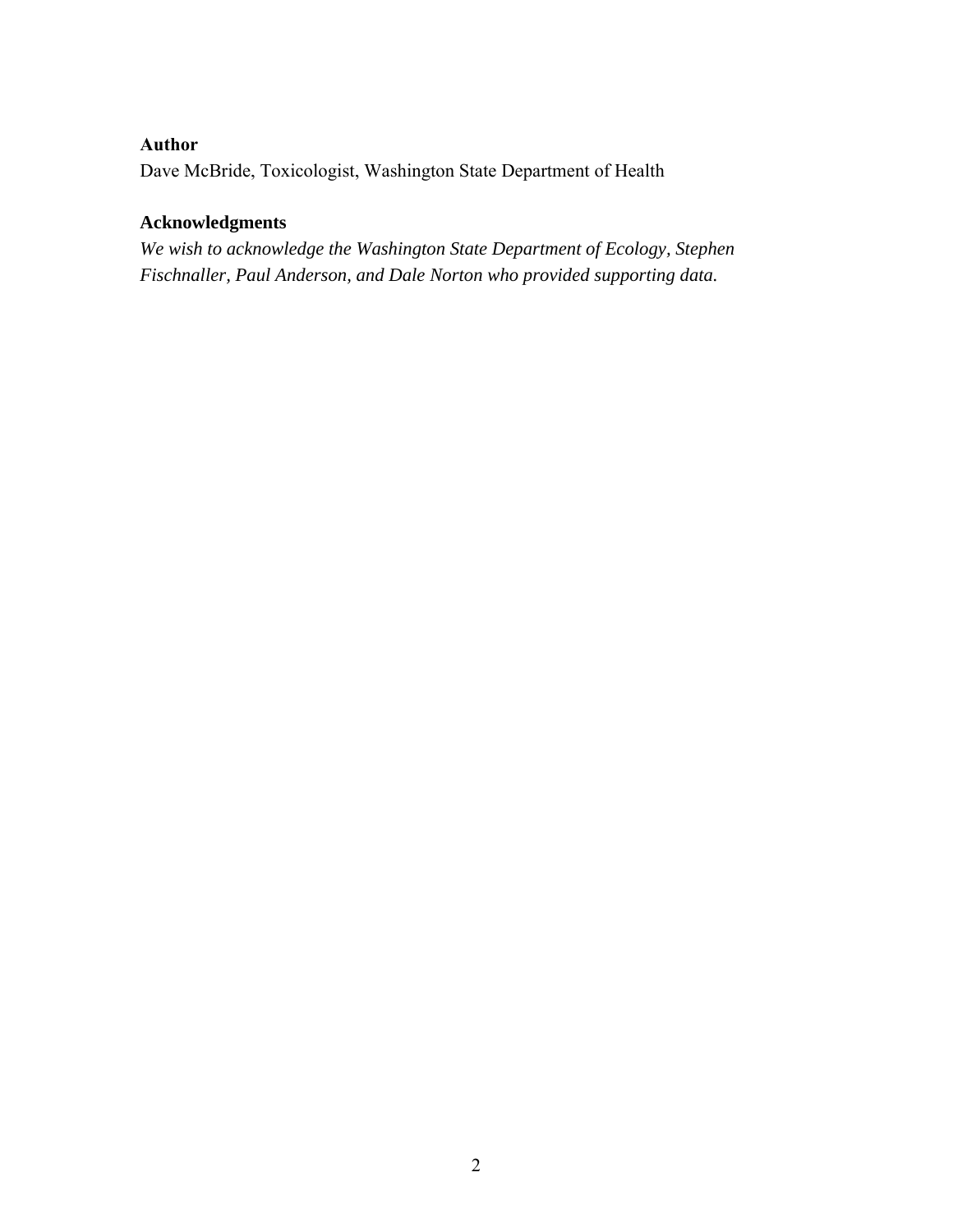# **Introduction**

The Washington State Department of Health (DOH) has issued a statewide bass advisory. The bass advisory report provides recommended guidelines for consumption of largemouth bass and smallmouth bass in Washington State. These guidelines were developed by DOH in response to findings of elevated levels of mercury in bass tested across the state. The aim of the guidance is to protect the public against possible adverse health effects that may result from consumption of mercury-contaminated bass. This report provides background information and a description of the data and criteria used to develop these recommendations.

In 2002, the Washington State Department of Ecology (Ecology) conducted a screeninglevel survey for mercury in largemouth bass (*Micropterus salmoides)* and smallmouth bass (*Micropterus dolomieu*) from selected waterbodies across Washington State. The Ecology study, entitled *Mercury in Edible Fish Tissues and Sediment from Selected Lakes and Rivers of Washington State* (Fischnaller et al., 2003) was conducted in support of the *Washington State Mercury Chemical Action Plan* (Peele, 2003). Results of this and other previous studies (Johnson et al., 1989) (Serdar et al., 2001) were used by the Washington State Department of Health (DOH) to assess risks to human health associated with fish consumption.

# **Background**

In recent years, several federal agencies have presented data indicating that women of childbearing age who consume fish may be over exposed to mercury. In 1999, the U.S. Congress requested the National Academy of Sciences (NAS), National Research Council (NRC) to develop appropriate exposure limits for methylmercury (NRC 2000). The NAS report concluded that children of women who consume large amounts of fish and seafood during pregnancy might be at risk for neurological problems. The report estimated that each year about 7% of women in the U.S. exceed the U.S. Environmental Protection Agency's (EPA) recommended limit for methylmercury exposure (0.1 microgram per kilogram per day). If that estimate is extrapolated to newborn infants, an estimated 60,000 babies born each year are at risk for toxic exposure. Potential effects might result in neurological damage that could lead to poor school performance due to children's exposure to methylmercury in utero.

Two more recent studies evaluated mercury levels in people and the need to reduce exposure. Researchers at the Center for Disease Control and Prevention (CDC) analyzed blood mercury levels from the 1999-2000 National Health and Nutrition Examination Survey (NHANES). They concluded that approximately 8% of women of childbearing age had concentrations higher than the EPA's recommended reference dose (RfD) of 0.1  $\mu$ g/kg body weight per day. This corresponds to a whole blood level of 5.0  $\mu$ g/l (Schober et al., 2003).

A second study conducted by researchers in San Francisco looked at mercury levels in the blood and hair of patients who consume fish. The findings indicated that 89% of the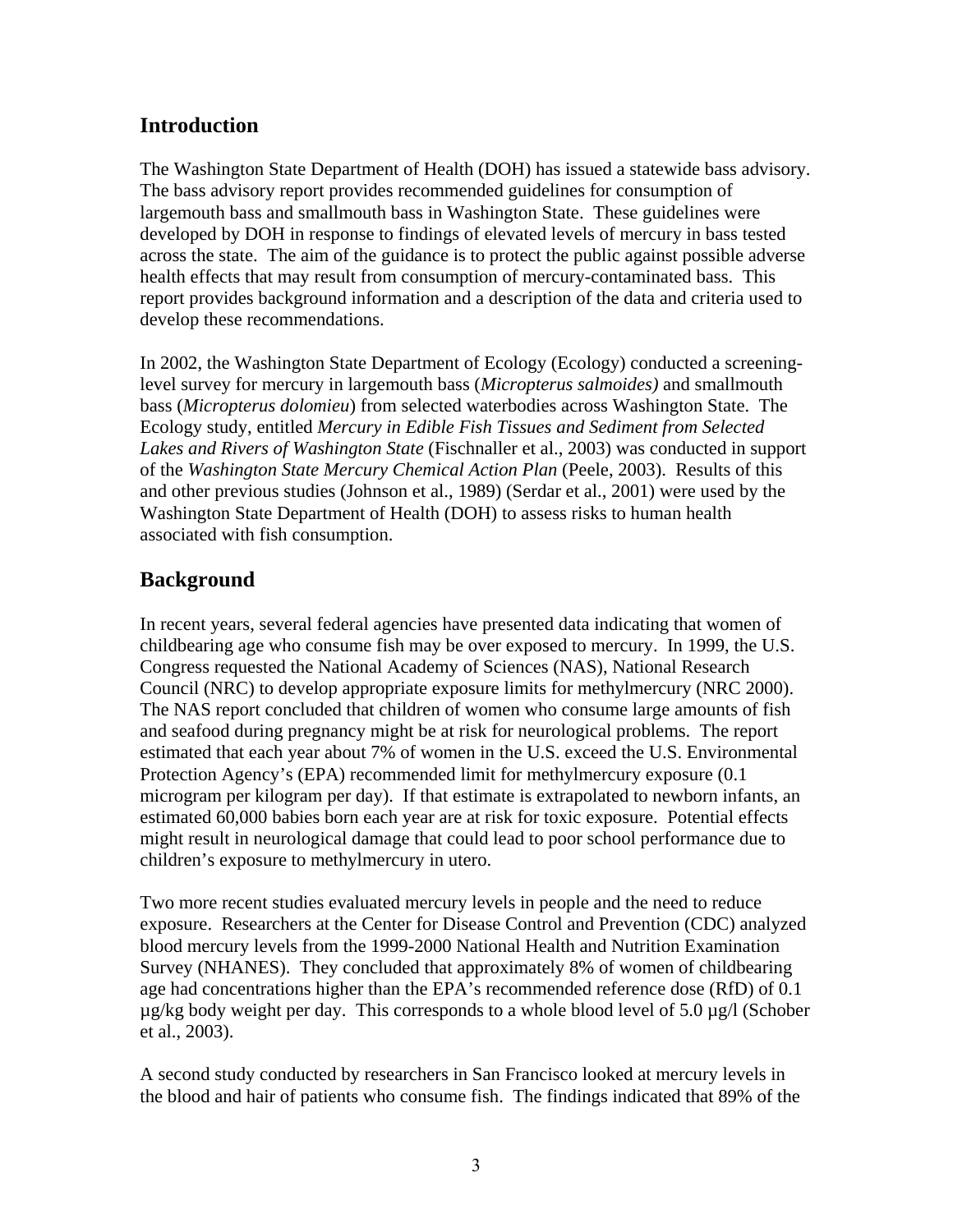patients tested exceeded the RfD for mercury. Blood mercury levels were correlated with the amount of fish consumed. Women tested in this survey had mean mercury levels ten times higher than those reported in the CDC survey; some children had levels that were more than 40 times the national mean (Hightower and Moore, 2003). This research indicates that segments of the population consuming high amounts of fish are at increased risk for health effects associated with exposure to methylmercury. This is of particular importance in pregnant women and young children, due to the key neurological development that occurs early in the life of a fetus and child.

## *Mercury in the Environment*

Mercury is widespread in the environment as a result of both natural and anthropogenic releases. People are exposed to three different forms of mercury; elemental, inorganic, and organic. Most of the mercury in the atmosphere is elemental mercury vapor and inorganic mercury. Most mercury occurring in water, soil, plants, and animals is organic, primarily methylmercury, and inorganic (EPA 1999).

Mercury is released into surface waters from the natural weathering of rocks and soils that contain and then release mercury, from volcanic activity, and from human sources that include: industrial activities, burning of fossil fuel, and the disposal of certain consumer products. Global cycling of mercury via air deposition occurs when mercury evaporates from soils and surface waters to the atmosphere, and is then redistributed on land and surface water, and absorbed by soil or sediments. Once released into the environment, bacteria convert inorganic mercury into organic mercury, the primary form that accumulates in fish and shellfish (EPA 1999, ATSDR 1999).

Methylmercury, the most common form of organic mercury, quickly enters the aquatic food chain. Methylmercury biomagnifies up the food chain as it is passed from a lower food chain level to a subsequently higher food chain level through consumption of prey organisms. Fish at the top of the aquatic food chain, such as largemouth and smallmouth bass, biomagnify methylmercury 10,000 to 100,000 times greater than concentrations dissolved in the surrounding waters. Nearly all of the mercury found in fish is in the methylmercury form (ATSDR 1999). In this document, methylmercury contained in fish will be referred to as mercury.

## *Nationwide Fish Advisories for Mercury*

Numerous studies conducted across North America have characterized the range and extent of mercury contamination in a variety of fish species as seen in Table 1 (page 20). In 1987, EPA conducted the National Study of Chemical Residues in Fish (NSCRF 1992). The highest mercury tissue concentrations were found in largemouth bass, smallmouth bass, and walleye with mean concentrations of 460, 340, and 520 parts per billion (ppb), respectively. A similar study was conducted in the northeast states and eastern Canadian provinces that investigated mercury concentrations in a variety of freshwater sport fish collected from the late 1980s to 1996. This study also showed that predatory fish exhibited the highest mercury concentrations with mean levels of 510, 530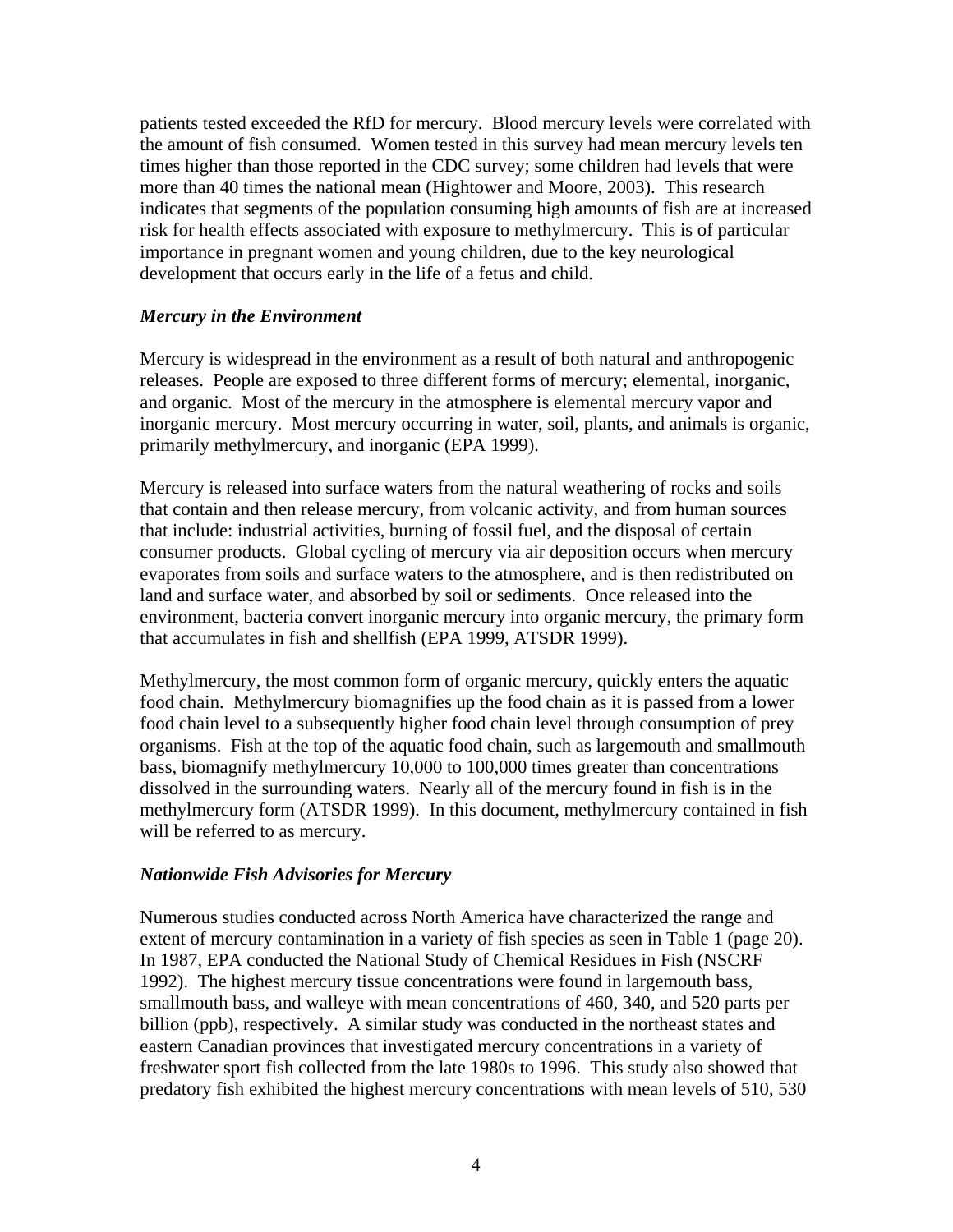and 770 ppb in largemouth bass, smallmouth bass and walleye, respectively (NESCAUM 1998). A national dataset compiled by EPA from 43 states also showed elevated mercury concentrations in these same predatory species with largemouth bass, smallmouth bass, and walleye at 520, 320, and 430 ppb, respectively (U.S. EPA 2001a). National regulatory guidelines for mercury in fish are discussed in Appendix B (page 24).

A fish consumption advisory is generally issued by a state or local government to protect people from possible risks of eating contaminated fish. Consumption advisories may recommend that people limit or avoid eating certain fish species caught from certain lakes, rivers, or coastal waters. Statewide advisories are issued when sufficient evidence suggests that contamination is widespread and not localized to specific water bodies. Based on the above information, numerous states have issued fish statewide advisories for bass and walleye.

As of 2002, 2,800 fish advisories have been issued by states for specific waterbodies due to various contaminants. Almost 75 % of the advisories have been issued in part because of mercury contamination. In 2002, 19 states (Connecticut, Florida, Illinois, Indiana, Kentucky, Maine, Maryland, Massachusetts, Michigan, Minnesota, Missouri, New Hampshire, New Jersey, North Dakota, Ohio, Pennsylvania, Rhode Island, Vermont, and Wisconsin) issued statewide advisories for mercury in freshwater lakes and/or rivers. Another 11 states issued statewide advisories for mercury in their coastal waters. In addition, two tribal advisories have been issued for mercury in freshwater and marine fish by the Micmac tribe in Maine (EPA 2001a). The number of states that have issued mercury advisories has risen from 27 in 1993 to 45 in 2002. The increase in the number of advisories is not necessarily a function of increased pollution but rather an increase in fish tissue monitoring by states for this and other contaminants, as well as new evidence of developmental effects from several recently conducted large scale studies.

## *Mercury Based Fish Consumption Advisories in Washington State*

Washington State, as of May 2003, has two fish advisories for freshwater fish species based solely on mercury levels. The advisories include walleye from Lake Roosevelt and smallmouth bass and yellow perch from Lake Whatcom. The 1997 U.S. Geological Survey (USGS 1997) study of Lake Roosevelt found a mean mercury level in 34 walleye of approximately 300 ppb. The state's first fish consumption advisory due to mercury was issued for walleye based on this information. Analysis of a limited number of smallmouth bass collected during this same sampling event detected 280 ppb mercury with an upper range exceeding 600 ppb. This sample, however, was deemed too small for a consumption advisory on bass from Lake Roosevelt.

In Whatcom County, human health concerns were raised due to elevated levels of mercury in smallmouth bass collected in a screening level survey conducted on Lake Whatcom fish in 1999 (Serdar et al., 1999). A follow up study conducted in 2001 confirmed those concerns (Serdar et al., 2001). Mercury concentrations for smallmouth bass were similar to those found nationally with a mean concentration of 490 ppb. Subsequently, DOH, working with the Whatcom County Department of Health and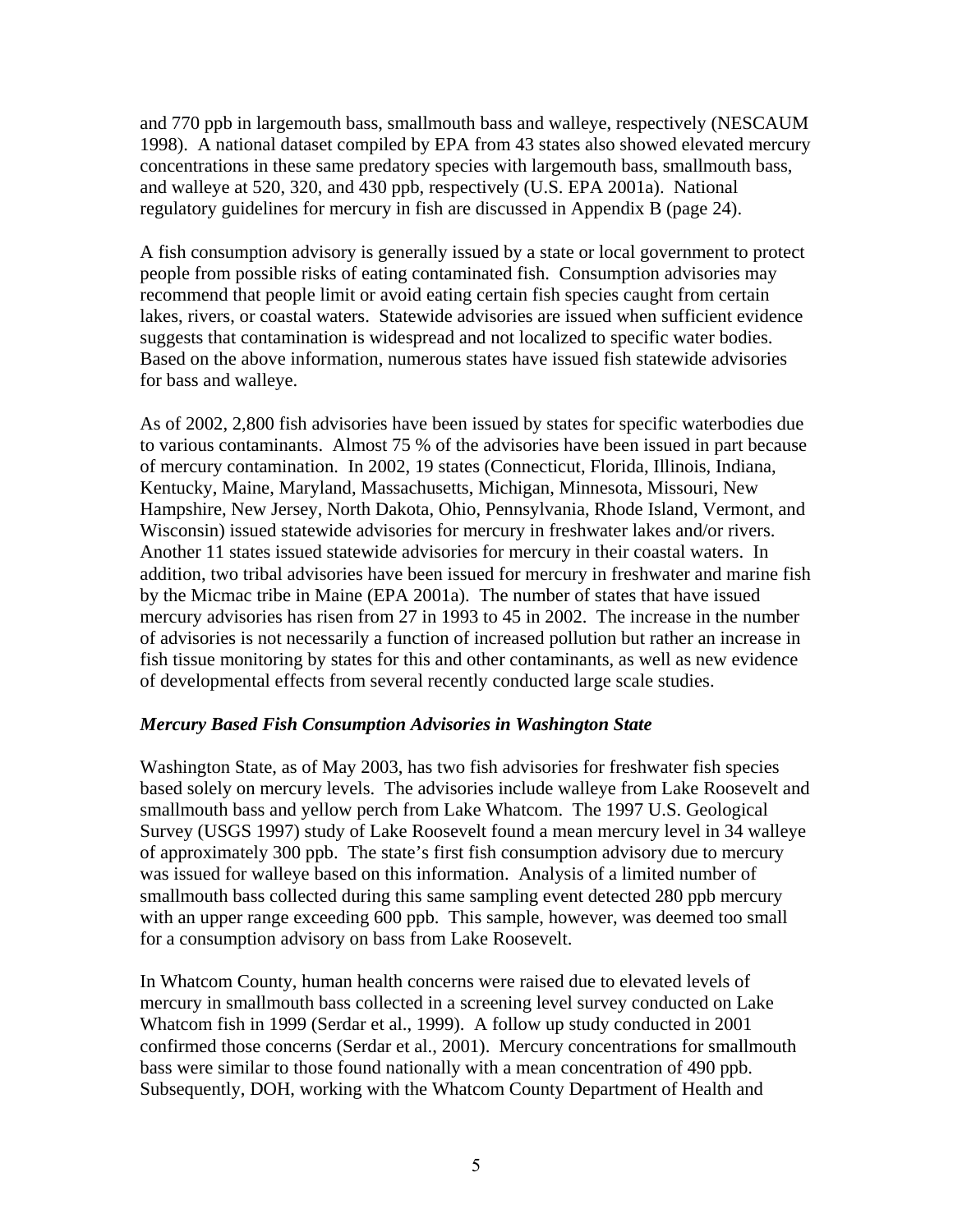Social Services (WCDHHS), issued a fish consumption advisory for Lake Whatcom (DOH 2001a). At that time, a statewide mercury advisory was also issued for several commercially available fish species including shark, swordfish, king mackerel, tilefish, and large tuna. This advisory recommended that women of childbearing age and children under six not consume these species. Additionally, recommendations on the amount of canned tuna were also provided to this sensitive population (DOH 2001b).

In 2001, the FDA and EPA issued national advice on limiting consumption of both freshwater and marine fish due to methylmercury contamination. EPA's national advisory was aimed at risks associated with mercury in freshwater fish caught by friends and family and recommended that women who are, or may become pregnant, nursing mothers, and young children limit consumption to one meal per week (EPA 2001b). The FDA advisory also warned of the hazards of consuming certain kinds of marine fish that may contain high levels of methylmercury. The FDA advises pregnant women and women of childbearing age who may become pregnant not to eat shark, swordfish, king mackerel, and tilefish (FDA 2001). FDA also advised women who eat an average of 12 ounces of fish from stores and restaurants, not to eat fish caught by their family or friends that week.

## *2003 Washington State Department of Ecology Mercury in Bass Study*

Until recently, data on the levels of mercury in largemouth bass and smallmouth bass were lacking for other waterbodies in Washington State. Due to the concern within Washington, as well as known mercury levels in bass throughout the U.S. and Canada, Ecology conducted a screening survey for mercury concentrations in bass from selected lakes and rivers across Washington State. Largemouth bass and smallmouth bass were targeted due to their wide distribution, predatory nature, and known tendency to bioaccumulate mercury in its tissue. Waterbodies were selected based on spatial distribution across the state, known use by recreational fishers, availability of either largemouth or smallmouth bass, availability of public access, and ability to obtain required permits. There were 20 lakes and rivers selected for participation in the Ecology study. Locations of the selected waterbodies are listed in Table 2 (page 21).

Mercury concentrations were measured in edible tissue from 185 bass, collected from 18 lakes and two rivers across the State of Washington as described by Ecology (Fischnaller et al., 2003). Sampling was conducted over a 16-month period, from June 2001 to November 2002. The goal was to collect ten individual fish from either species of largemouth bass or smallmouth bass of at least ten inches in length or greater. Tissue samples from individual fish were analyzed to obtain estimates of the variance and an overall mean for each species at a given location. Sample collection, preparation, and analysis are described in detail by Ecology (Fischnaller et al., 2003).

The mean fish length in the study was approximately 14 inches while the average weight was 31 ounces. The mean mercury tissue level was 217 ppb, with a standard deviation of  $\pm$  179, with a range from 22 to 1280 ppb. Mercury concentrations from individual fish were highly influenced by size and age of fish, and with few exceptions, strongly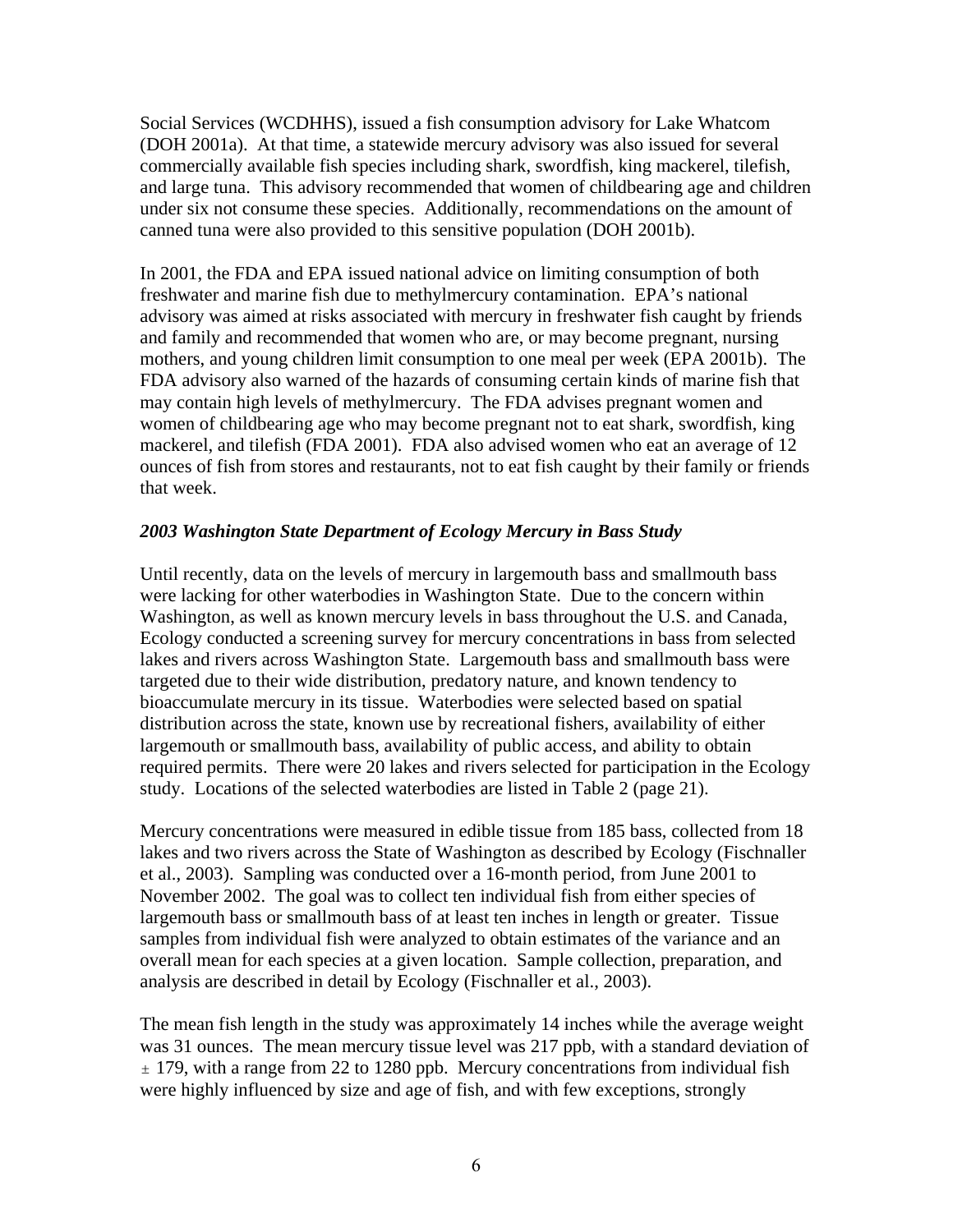correlated with increasing fish age, weight, and length. The highest mean for a given waterbody was 451 ppb. This value is similar to results collected from Lake Whatcom in 2001 (Serdar et al., 2001), where the mean concentration of mercury in smallmouth bass was 490 ppb, a level that mirrors the mercury concentrations in bass seen across North America. A detailed summary of mercury concentrations from specific waterbodies is listed in Table 2 (page 21). A summary of the overall fish length, weight, and mercury concentration are listed in Table 3 (page 22).

# **Discussion**

## *Health Effects and Toxicology of Methylmercury*

Human exposure to methylmercury through the consumption of contaminated fish is a global concern. Exposure through diet has increased the body burden of methylmercury in animal and human populations. A spectrum of adverse health effects has been observed following methylmercury exposure. The severity of effects depends largely on the magnitude of exposure.

Human health effects from exposure to methylmercury have been evaluated in several poisoning episodes that occurred from acute high-dose exposures in the 1950's, 1960's, and early 1970's (NRC 2000, Agency of Toxic Substances and Disease Registry [ATSDR] 1999). The first of these occurred in Japan, where fish were contaminated with very high levels of methylmercury due to mercury-containing factory waste being discharged into Minamata Bay. The consumption of these fish and the resulting poisoning outbreak indicated that the prenatal period was a very sensitive period for exposure to methylmercury. Severely brain damaged infants were born to mothers who hardly showed ill effects (Harada 1995). This episode provided the first evidence that methylmercury was bioaccumulating and biomagnifying in locally caught fish. The second key exposure occurred due to a poisoning incident involving seed grain treated with methylmercury fungicide that occurred in Iraq in the 1970s (Marsh et al., 1987). In this incident the grain was mistakenly used to make bread. Consumers developed permanent brain damage as a result of methylmercury exposure.

In each of these poisoning episodes, many people experienced severe adverse health effects. Deaths were seen in both adults and children. Until recently the more subtle effects from low-dose exposure to methylmercury had to be extrapolated from the data from acute, high-dose poisonings incidents. It is important to note that the amounts of mercury ingested in these episodes were much higher than levels commonly consumed in the U.S.

Methylmercury is known to cross the placental barrier following adult exposure, resulting in prenatal exposures that can lead to developmental effects. These effects were borne out by further studies on these communities that documented neurotoxic effects in children. An important finding recognized that infants of women exposed during pregnancy, showed nervous system damage to the baby, even when mothers were only slightly affected or showed no signs of toxicity. Infants exposed during fetal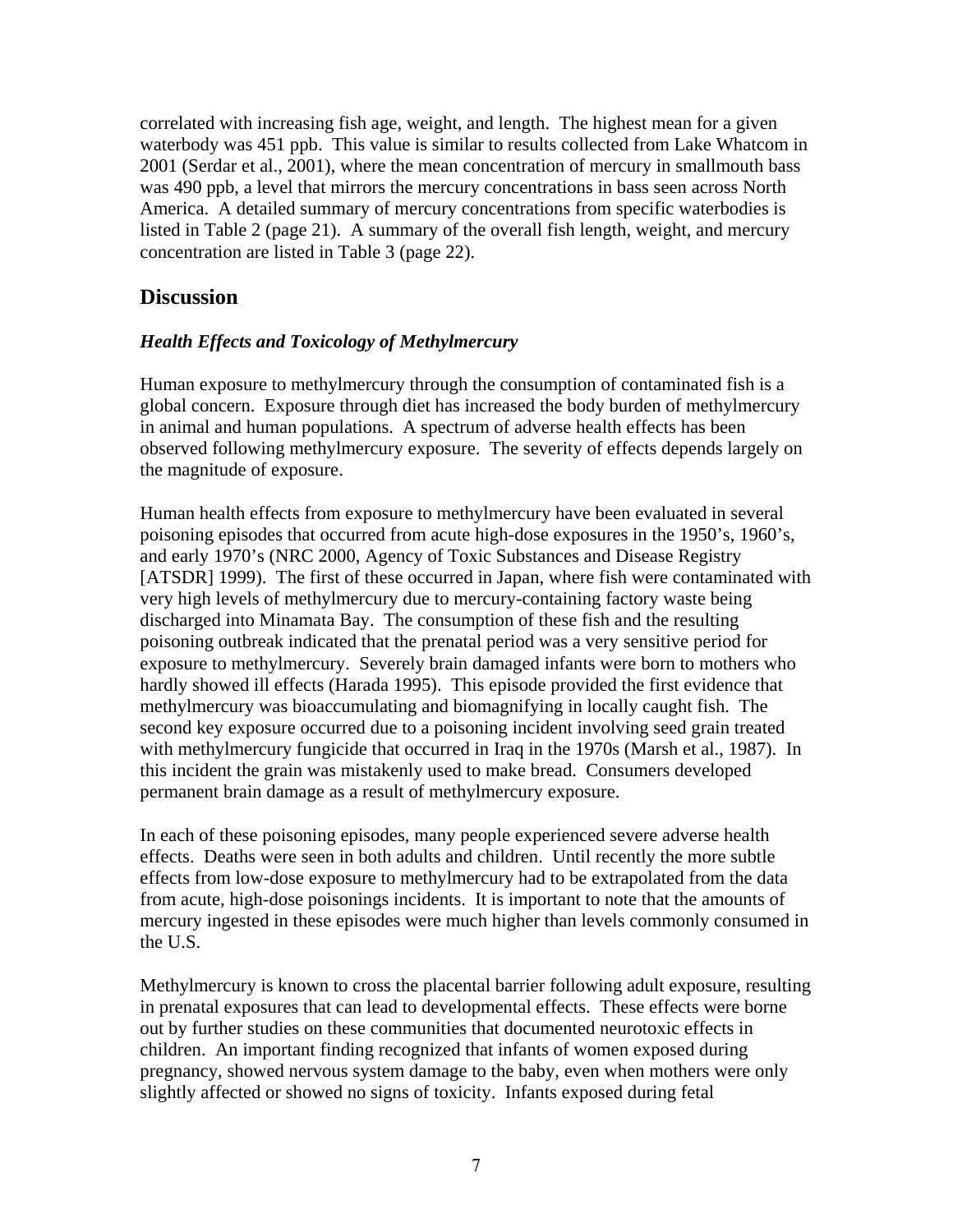development displayed blindness, deafness, impaired motor functions, abnormal reflexes, seizures, deficiencies in memory, learning, and psychological parameters. Effects on the developing nervous system are considered to be the most sensitive endpoint from methylmercury exposure. The available data clearly indicate that the populations of greatest concern consist of women of childbearing age, and children under the age of six (NRC 2000, ATSDR 1999).

More recently, three major scientific studies were conducted in the Seychelles, Faroe Island, and New Zealand. Their purpose was to address potential health effects from exposure to methylmercury at the low levels that typically occur from consumption of seafood. Each of these studies was well designed and carefully conducted, and each examined prenatal methylmercury exposures within the range that the general U.S. population is exposed. The Seychelles Islands study investigated the effects of prenatal exposure to methylmercury through maternal fish consumption, by testing for fetal neurodevelopmental effects during infancy and childhood (Davidson et al., 1995, 1998). Similarly, the New Zealand study (Kjellstrom et al., 1986, 1989) used a research design and exposure pattern similar to that of the Seychelles study but examined an ethnically mixed population. The Faroe Islands study looked at the effects of prenatal exposure to methylmercury through maternal consumption of fish and whale (Grandjean et al., 1997).

No observable adverse neurodevelopmental effects were seen in the Seychelle's children, nor were abnormalities observed based on clinical examinations of children in the Faroe Islands and New Zealand studies. However, the Faroe and New Zealand studies showed that methylmercury exposure was associated with poor neurodevelopment functional outcomes, such as dysfunctions in language, attention and memory. Currently, it is not known whether these effects from low-level exposure to methylmercury are transient or chronic in nature. EPA, NRC, Agency of Toxic Substances and Disease Registry (ATSDR), and DOH Office of Environmental Health Assessment (OEHA) each reviewed the results of the Seychelles, Faroe Islands, and New Zealand studies to derive a safe intake level. OEHA has adopted the EPA RfD 0.1 microgram per kilogram of body weight per day.

In addition to neurologic effects, other health effects from exposure to methylmercury have been shown in studies involving humans and animals. A variety of immune system effects have been demonstrated in animal studies (NRC 2000). These studies show that the immune systems of certain animals are sensitive to methylmercury. Occupational studies of mercury compounds other than methylmercury show an association with decreased immune response in workers. A variety of human reproductive effects including increased incidence of spontaneous abortions, decreased fertility and reproductive success have been linked to metallic or elemental mercury. No studies have been identified that evaluate human reproductive success and methylmercury exposure. However, numerous animal reproductive studies show a variety of toxic effects from methylmercury exposure including abnormal sperm production, fetal malformations, and more commonly, increased rates of spontaneous abortion and decreased litter size.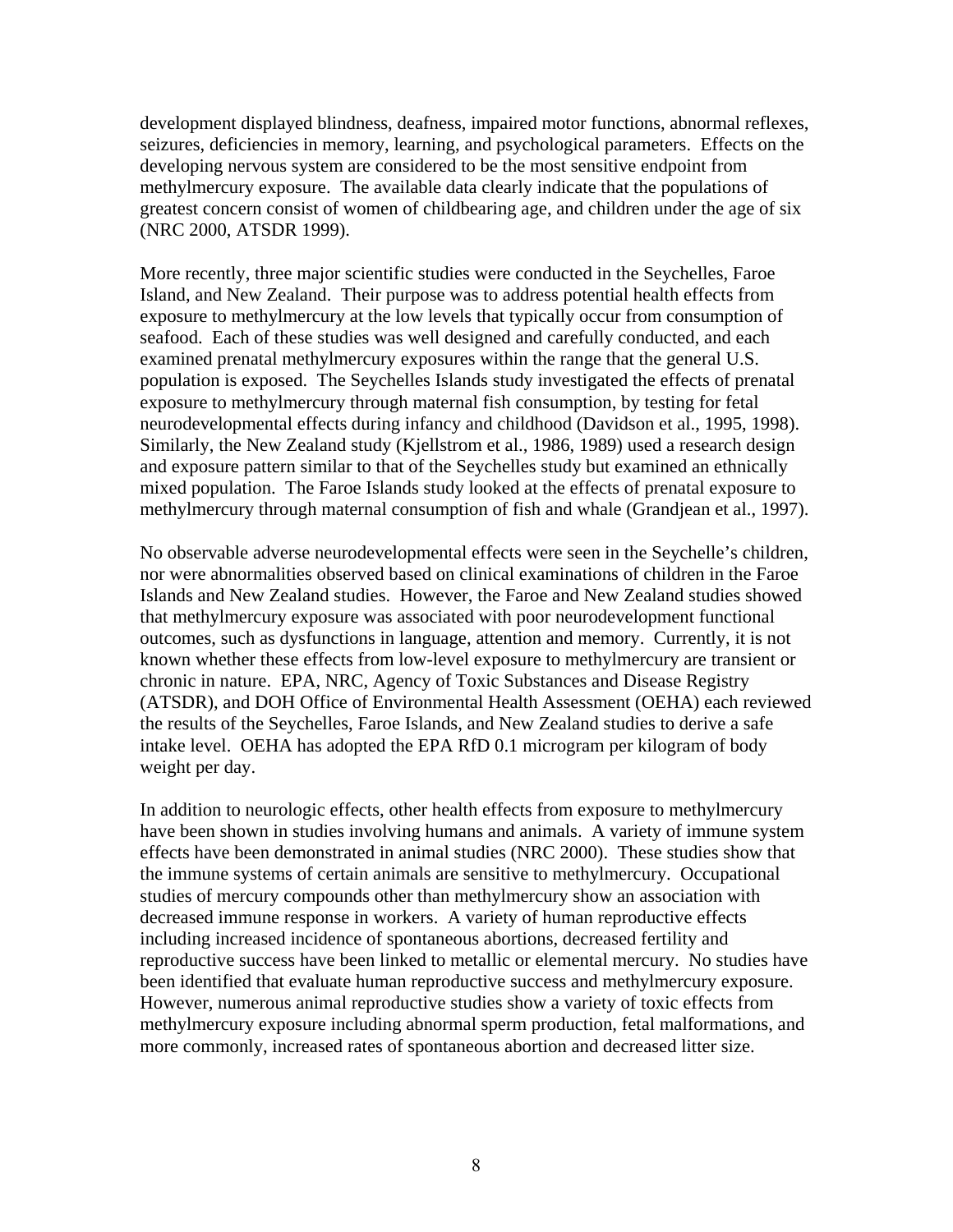Human epidemiological studies have not shown an association with mercury exposure and increases in overall cancer rates (NRC 2000). However two studies involving small population numbers cited an association with exposure to mercury and acute leukemia. A limitation of these studies was the inability to control for other risk factors. In animal studies, chronic high-level exposure to methylmercury increased the incidence of renal tumors in mice. This effect was believed to be secondary to the cell damage and repair caused by the high dose. Based on human and animal data, the International Agency for Research on Cancer (IARC) and EPA has classified methylmercury as a "possible" human carcinogen. Evidence of human exposure causing genetic damage is inconclusive.

Occupational exposure to mercury vapor is associated with adverse effects on the kidney but is rarely documented following human exposure to organic forms of mercury. The kidney is the target organ for inorganic mercury, as well as methylmercury induced renal toxicity, in animals.

While numerous studies have shown that fish consumption has protective effects against cardiovascular disease and is generally considered beneficial, the consumption of fish contaminated with methylmercury has been associated with adverse cardiovascular effects. Mercury accumulates in the heart, and exposures to organic and inorganic forms of mercury have been associated with blood-pressure alterations and abnormal cardiac function. These effects have also been observed in animal studies and two recent epidemiological studies conducted in Finland (Salonen et al., 1995; Sorensen et al., 1999). Further research is needed before conclusions can be made regarding cardiovascular effects.

Although mercury can produce adverse effects on other organs systems, it is generally thought that the central nervous system is the most sensitive target. Protecting populations from the most sensitive endpoint will ultimately protect individuals from other possible adverse effects that occur at higher exposures. For further information regarding the toxicological effects of methylmercury, please refer to the NRC report (NRC 2000), ATSDR's toxicological profile for methylmercury (ATSDR 1999), EPA's report to Congress (EPA 1997) or DOH's Evaluation of Evidence Related to the Development of a Tolerable Daily Intake for Methylmercury (DOH 1999).

## *Exposure Estimates and the RfD*

Public health officials are often asked how much a person can safely eat, regardless of the current consumption pattern. By using the known concentration of mercury in a fish species, it is possible to calculate an allowable amount that can be consumed for that species without exceeding the RfD. In this approach, the RfD is used to back-calculate the quantity of fish that a person can safely consume.

Appendix C provides the exposure assumptions and calculations used to determine the level of fish consumption that would result in a dose equivalent to the RfD. In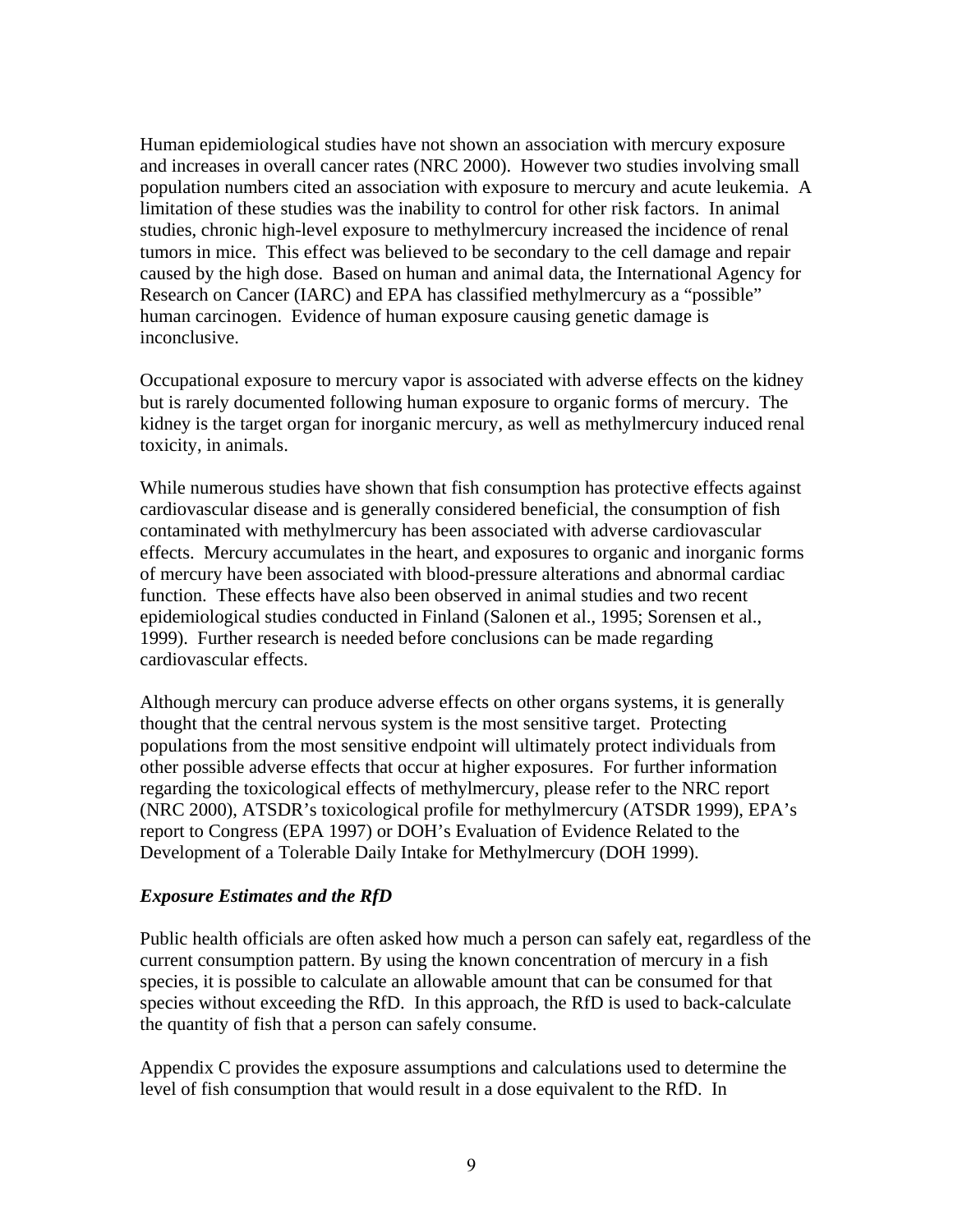determining this consumption rate, an average meal size of eight-ounces was used based on results of average consumption rates from Washington State (DOH 2001c). EPA also uses this value in averaging the weight of a fish meal portion. In addition, consumption rates for a four-ounce meal size are presented with the understanding that individuals who weigh less, such as children, are likely to consume smaller portion sizes. Individuals who consume smallmouth and largemouth bass above these rates are likely to exceed the RfD.

As depicted in Figure 1 (page 23), the recommended consumption rate for a 125-pound woman is approximately two eight-ounce meal per month or three and a half four-ounce meals per month. A woman weighing twice as much may safely consume twice the amount. Recommendations for a 50 pound child is to limit consumption to less than one eight-ounce meal per month or slightly greater than one four-ounce meal.

It is important to note that the calculated number of meals that an individual could consume and remain below the RfD is based solely on the consumption of that species. For example, a 125-pound person could consume approximately two meals per week of bass and remain below the RfD provided that this was his or her only source of methylmercury. This does not take into consideration other fish species consumed.

It is known that methylmercury can affect adults at levels much higher than those found to be detrimental in children. In Minamata, Japan, a well-documented exposure to mercury in fish did show some limited toxicity in adults, although these effects paled in comparison to the severe neurological and developmental effects in children exposed in the womb. The levels in this incident were several times higher than mercury levels in fish from Washington State. More recent research from human and animal studies suggests that possible adverse health effects on cardiovascular or reproductive systems may occur in the general population due to mercury exposure at concentrations similar to those causing problems in children. More research is required to determine if low-level effects occur in the general population and if so, what that exposure level might be. Following the same guidelines for women of childbearing age and children can provide a fair margin of safety.

## *Benefits of Fish Consumption*

Fish are an excellent source of protein that is low in saturated fats, rich in vitamin D and omega-3 fatty acids as well as other nutrients. The health benefits of eating fish are well documented and linked to the reduction of cardiovascular disease, osteoporosis, and partial reduction of certain types of cancer. These are major chronic diseases that afflict much of the U.S. population. It is, therefore, important to consider the very real health benefits of fish consumption when considering advisories that would impose limits on fish consumption. Replacing fish in the diet with other sources of protein such as red meat brings other considerations such as the link between saturated fat intake and cardiovascular disease and the presence of contaminants. Advisories can still be effective in the face of this uncertainty by decreasing the consumption of fish known to have high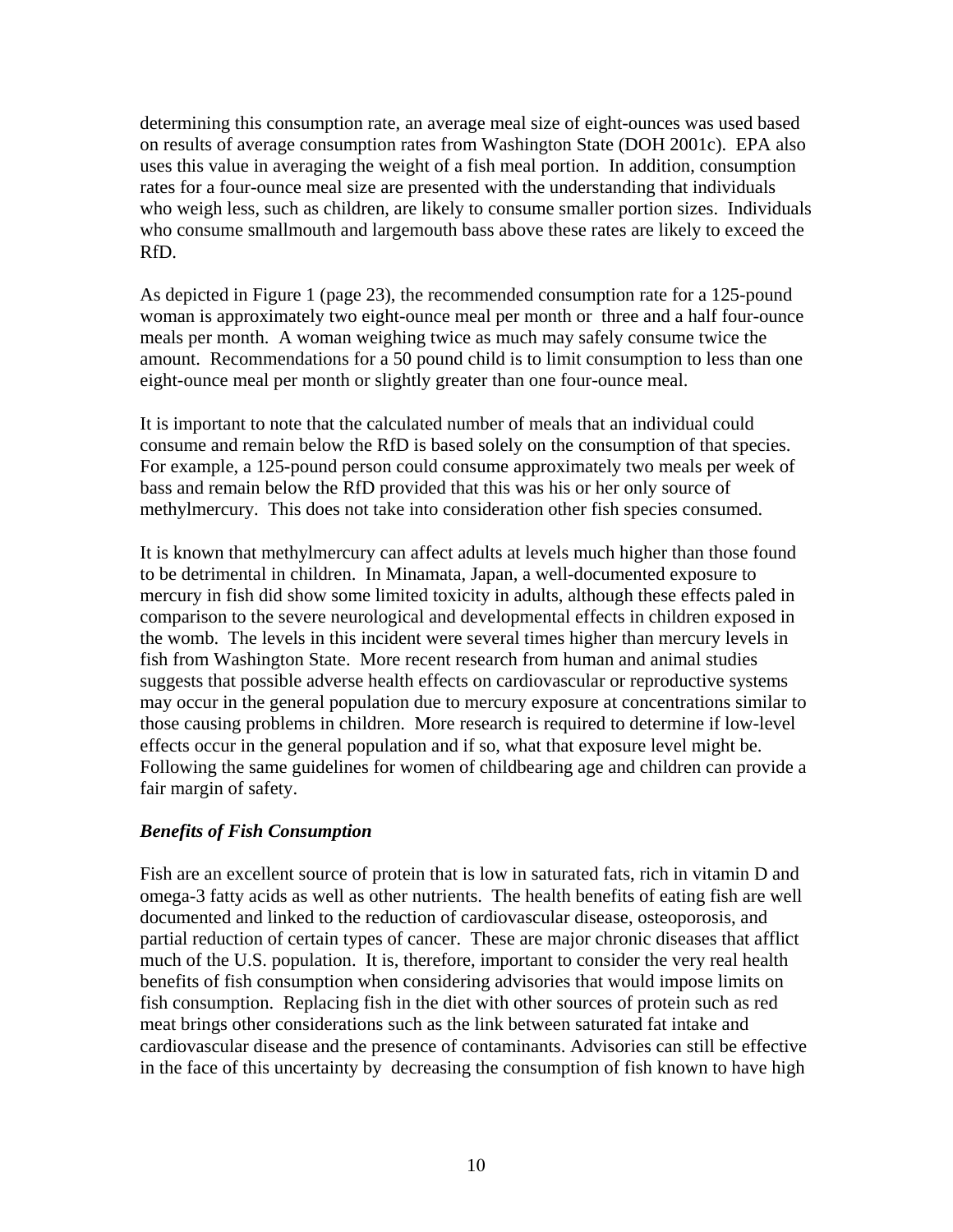methylmercury concentrations in favor of fish that are lower in methylmercury and other contaminants.

# **Conclusions**

Based on data from numerous waterbodies in Washington State, methylmercury levels in largemouth and smallmouth bass have been shown to exceed a level of health concern for some consumers. This information, coupled with the known toxicity of methylmercury was used to develop a state wide advisory for bass. The goal of this advisory is to prevent mercury body burdens of women of childbearing age to become elevated to a point where harm may occur to a developing fetus and to prevent overexposure of mercury to young children. Limiting exposure of these target populations will reduce the likelihood of any adverse heath effects resulting from the consumption of bass caught in Washington State waters.

# **Recommended Consumption Guidelines for Smallmouth and Largemouth Bass in Washington State**

The following specific recommendations were developed for women of childbearing age, infants, and children that consume smallmouth and largemouth bass from Washington waters.

# *Women of childbearing age, infants and children*

Women of childbearing age and children six years of age or younger should eat no more than 2 meals per month of smallmouth and largemouth bass caught in Washington State freshwater. Specific consumption rates are provided in Figure 1 (page 23) based on an individuals body weight and should be followed by women of childbearing age, infants, and children under six years old.

# *General Population*

The recommendations for consumption of smallmouth and largemouth bass from Washington waters are aimed at protecting the most sensitive population: women of childbearing age and children under the age of six. Limited scientific information from human and animal studies suggests that mercury contained in fish may cause possible adverse health effects involving the cardiovascular or reproductive system in the general population at levels similar to those resulting in effects in the sensitive population. Currently, it is not known if or at what level these effects might occur. More research is required to determine if effects occur to the general population and at what exposure level. For those individuals who are concerned about their exposure to mercury, following the same guidelines for women of childbearing age and children will likely provide a fair margin of safety.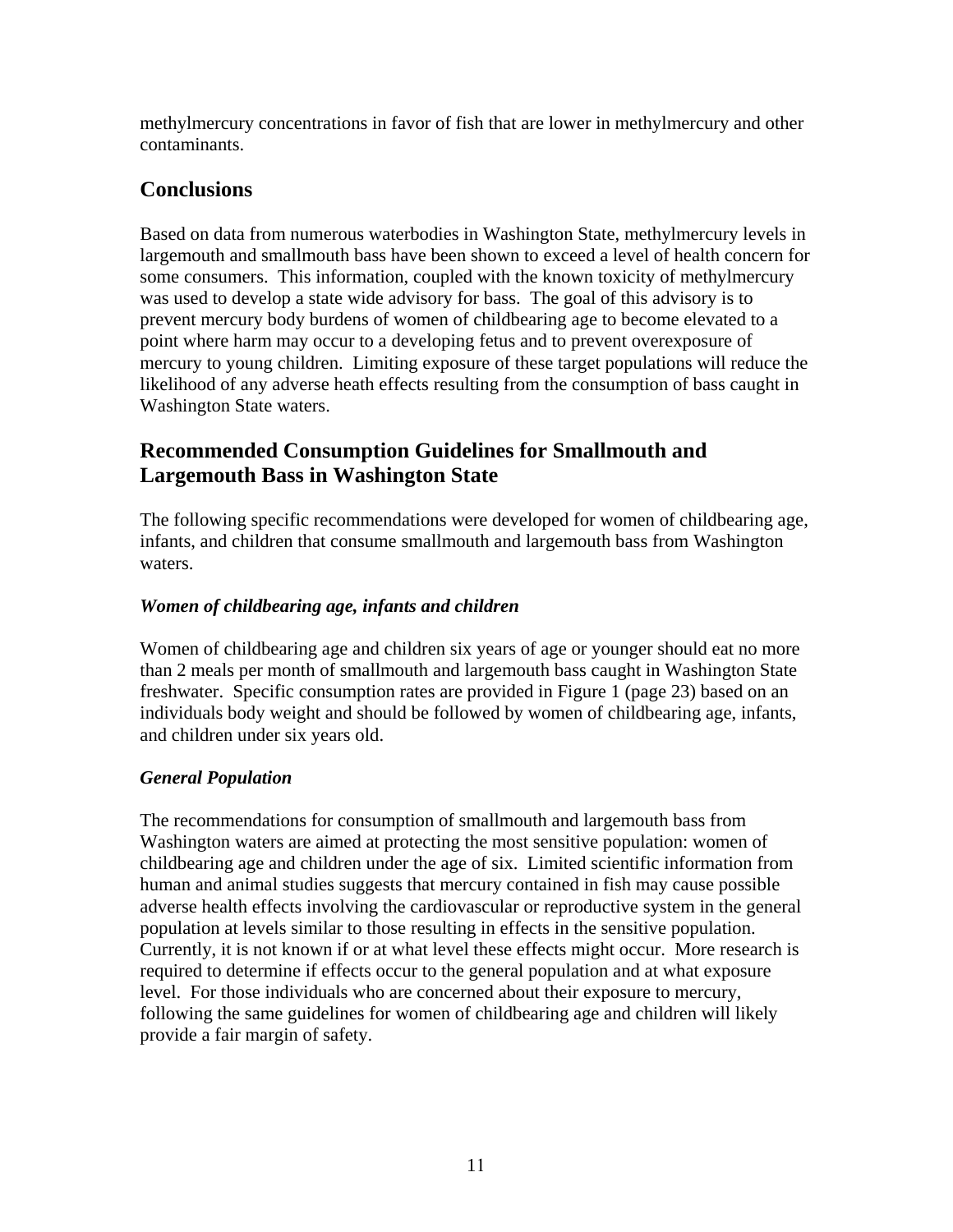# **Glossary**

*Acute* short-term exposure to a chemical, i.e. one dose or multiple doses occurring for a limited duration (usually less than 14 days); the effects form such an exposure

*Anthropogenic* deriving from a human source

*Bioaccumulation* net accumulation of a chemical by an organism as a result of uptake form all routes of exposure (e.g. food, water, dermal absorption)

*Biomagnification* accumulation of a chemical to higher concentrations at higher levels in the food web through dietary accumulation

*Carcinogen* an agent capable of inducing a cancer response

C*hronic* multiple exposures occurring over an extended period of time, or a significant fraction of the organism's life-time; effects from chronic exposure, or long-term effects from high short-term exposures

*Developmental toxicity* adverse effects on the developing organism (including death, structural abnormality, altered growth, or functional deficiency) that may result from exposure prior to conception (in either parent), during prenatal development, or postnatally up to the time of sexual maturation, and which may be detected at any point in the life span of the organism

*Dose-response* the relationship between the amount or magnitude of exposure (dose) and the biological response or toxic injury produced by the chemical

*Endpoint* an observable or measurable biological or chemical event used as an index of the effect of a chemical on a cell, tissue, organ, or organism

*Epidemiology* the study of the distribution and determinants of disease and injuries in human populations.

*Half-life* the period required for a chemical to decrease in concentration to one-half of the original concentration

*Neurotoxicity* adverse effects in the nervous system caused by chemicals, pathogens, or trauma

*Noncarcinogen* a chemical or substance that causes noncancer health effects

ppb parts per billion ( $\mu$ g/kg or microgram per kilogram) = (0.000001g/1000g)

ppm parts per million (mg/kg or milligram per kilogram) =  $(0.001g/1000g)$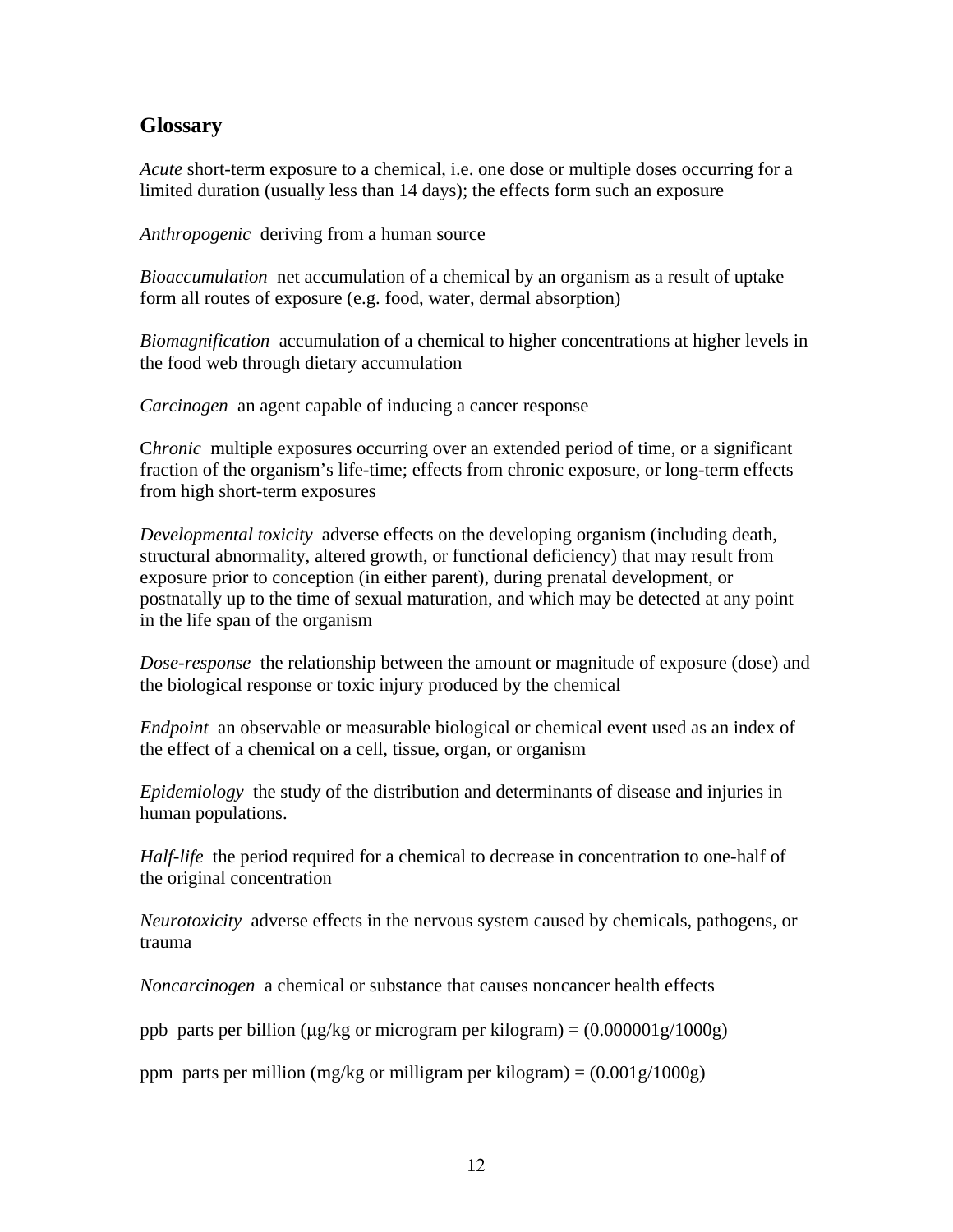*Reference dose (RfD)* an estimate (with uncertainty spanning perhaps and order of magnitude) of a daily exposure to the human population (including sensitive subgroups) that is likely to be without an appreciable risk of deleterious effects during a lifetime

*Sensitivity* the condition whereby adverse health effects that occur from exposure to a chemical contaminant are determined by quantitative differences; a chemical can produce the same effect in infants, children, or adults, but the magnitude of effect differs

*Susceptibility* the condition whereby adverse health effects from exposure to a chemical contaminant are due to qualitative differences; such as, unique processes of growth and development in the exposed organism, particularly in young, not fully matured individuals, changes due to aging, state of health, nutritional status, or genetic predisposition to harm.

*Tolerable Daily Intake (TDI)* a daily intake level for a chemical that is unlikely to result in adverse health effects

*Toxicology* the study of the nature and mechanism of adverse effects of substances on living organisms or biologic systems.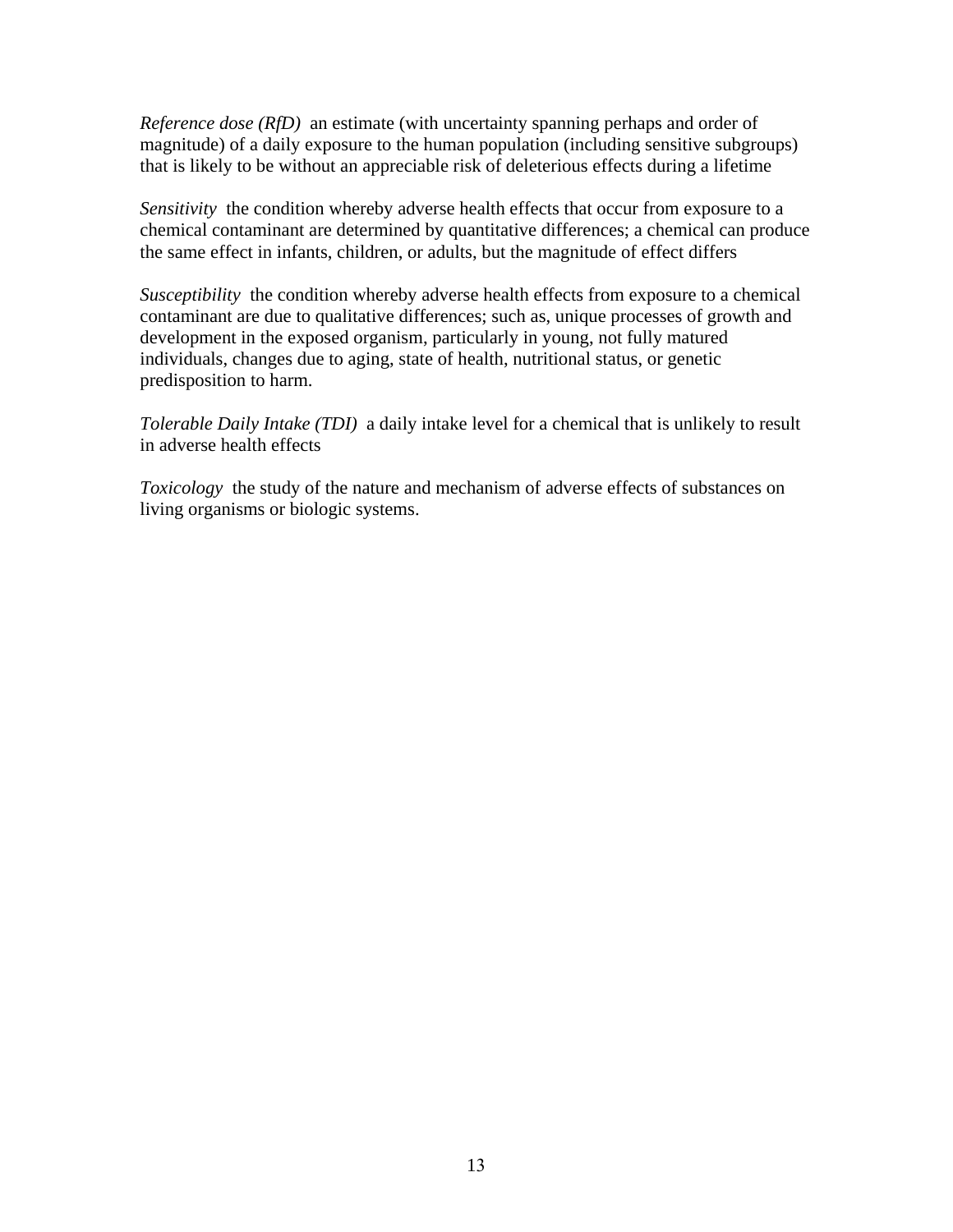## **References**

ATSDR. 1999. *Toxicological Profile for Mercury (update)*. U.S. Department of Health and Human Services, Public Health Service, Agency for Toxic Substances and Disease Registry. March 1999.

Davidson P, Myers G, Cox C, Shamlaye C, Marsh D, Tanner M, Berlin M, Sloane-Reeves J, Cernichiari E, Choisy O, Choi A, and Clarkson T. 1995. *Longitudinal neurodevelopmental study of Seychellois children following in urtero exposure to methylmercury from maternal fish ingestion: outcomes at 19 and 29 months*. Neurotoxicology 16(4):677-688.

Davidson P, Myers G, Cox C, Axtell C, Shamlaye C, Sloane-Reeves J, Cernichiari E, Needham L, Choi A, Wang M, Berlin M, and Clarkson T. 1998. *Effects of Pernatal and postnatal methylmercury exposure from fish consumption on neurodevelopment: Outcomes at 66 months of age in the Seychelles Child Development Study*. JAMA 280(8):701-707.

DOH. 1999. *Evaluation of Evidence Related to the Development of a Tolerable Daily Intake for Methylmercury.* Washington State Department of Health. Office of Environmental Health Assessments. May 1999.

DOH 2001a. *Lake Whatcom Fish consumption advisory May 2001*. Washington State Dept. of Health, Office of Environmental Health Assessments. May 2001.

DOH. 2001b. *Statewide Fish consumption advisory for Mercury*. Washington State Department of Health, Office of Environmental Health Assessments. April 2001. http://www.doh.wa.gov/ehp/oehas/EHA\_fish\_adv.htm

DOH. 2001c. *Data Report: Lake Whatcom Residential and Angler Fish Consumption Survey*. Washington State Department of Health, Office of Environmental Health Assessments. April 2001.

EPA. 1992. *National Study of chemical residues in fish. Volume I*. U.S. Environmental Protection Agency.

EPA. 1996. *Mercury study report to Congress. Volume VI: Characterization of human health and wildlife risks from anthropogenic mercury emissions in the United States*. U.S. Environmental Protection Agency. EPA 452/R-96-001f.

EPA. 1997. *Mercury Study Report to Congress – Volume V: Health Effects of Mercury and Mercury Compounds*. U.S. Environmental Protection Agency. EPA-452/R-97-007. December 1997.

EPA. 1999. *The National Survey of Mercury Concentrations in Fish. Data Base Summary 1990-1995.* U.S. Environmental Protection Agency. Office of Water. September 1999. EPA-823-R-99-014.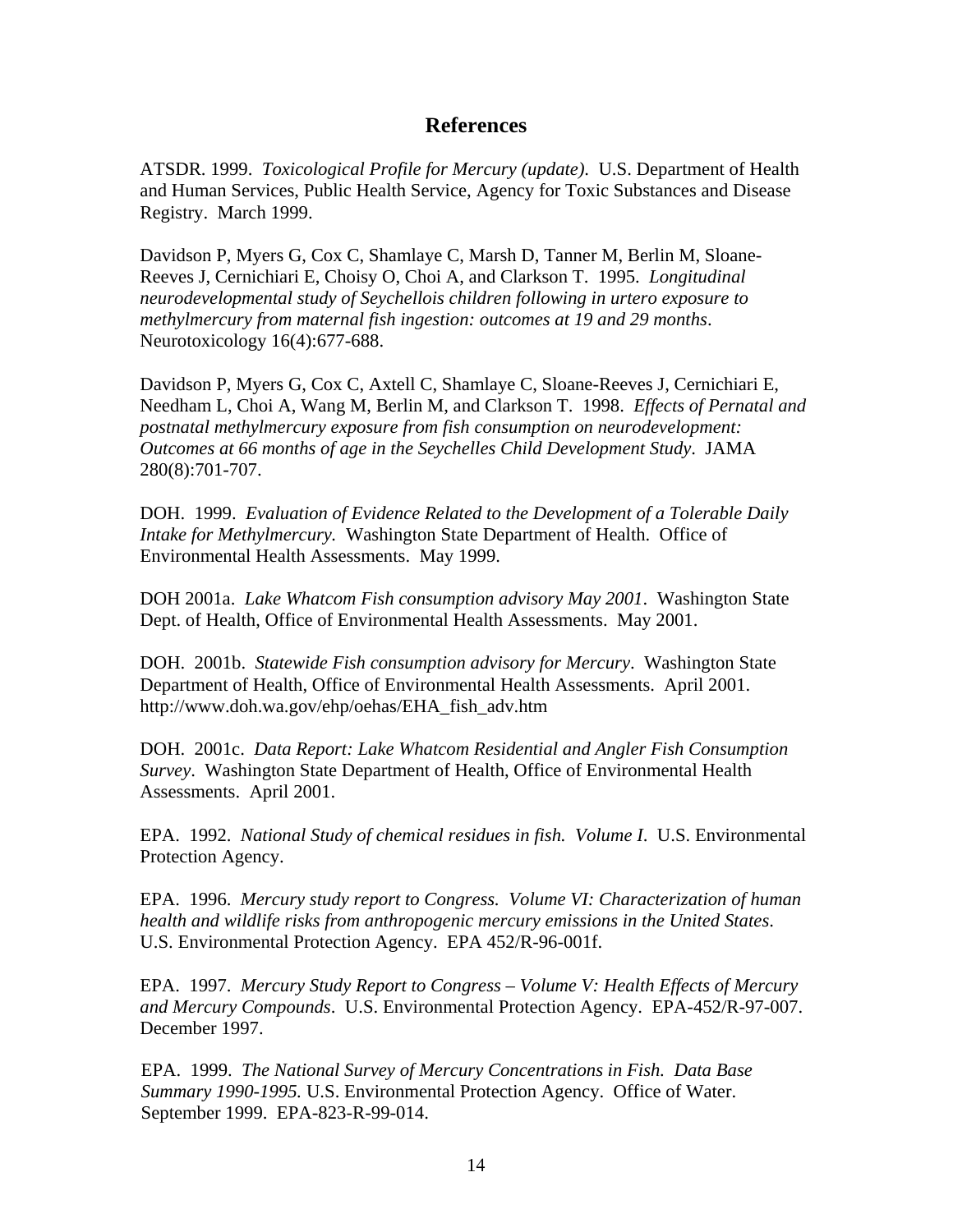EPA. 2000. Guidance for Assessing Chemical Contaminant Data for Use in Fish Advisories. Volume II – Risk Assessment and Fish Consumption Limits, Third Edition. U.S. Environmental Protection Agency, Office of Water. November 2000. EPA 823-B-00-008.

EPA. 2001a. *Mercury Update: Impact on Fish Advisories*. U.S. Environmental Protection Agency, Office of Water. EPA-823-F-01-011.

EPA. 2001b. *National Advice on Mercury in Fish Caught by Family and Friends: For Women Who Are Pregnant or May Become Pregnant, Nursing Mothers, and Young Children.* U.S. Environmental Protection Agency. January 2001. EPA-823-F-01-004. http://www.epa.gov/ost/fishadvice/factsheet.html

EPA. 2003. Fish Advisories - Consumption Advice. Updated January 2003. http://www.epa.gov/waterscience/fishadvice/advice.html.

FDA. 2001. *FDA Announces Advisory on Methylmercury in Fish*. U.S. Food and Drug Administration. January 2001 T01-04. http://vm.cfsan.fda.gov/~dms/admehg.html, http://www.fda.gov/bbs/topics/ANSWERS/2001/advisory.html, and

http://vm.cfsan.fda.gov/~lrd/tphgfish.html

Fischnaller S, Anderson P, and Norton D. 2003 *Mercury in Edible Fish Tissue and Sediment from Selected Lakes and Rivers of Washington State*. Washington State Dept. of Ecology. Publication No. 03-03-026.

Grandjean P, Weihe P, White R, Debes F, Araki S, Yokoyama K, Murata K, Sorensen N, Dahl R, and Jorgensen P. 1997. *Cognitive deficit in 7-year-old children with prenatal exposure to methylmercury*. Neurotoxicol. Teratol. 1996):417-428.

Harada M. 1995. *Minamata Disease: Methylmercury poisoning in Japan caused by environmental pollution*. Crit. Rev. Toxicol. 25(1):1-24.

Hightower J, and Moore D. 2003. *Mercury Levels in High-End Consumers of Fi*sh. Environ Health Pespect. 111(4):604-608.

Johnson R, Norton D, and Yake B. 1988, revised 1989. *An Assessment of Metals Contamination in Lake Roosevelt.* Washington State Dept. of Ecology. Publication No. 89-e26.

Kjellstrom T, Kennedy P, Wallis S, and Mantell C. 1986. *Physical and mental development of children with prenatal exposure to mercury from fish. Stage I: Preliminary tests at age 4.* National Swedish Environmental Board Report 3080. Solna, Sweden.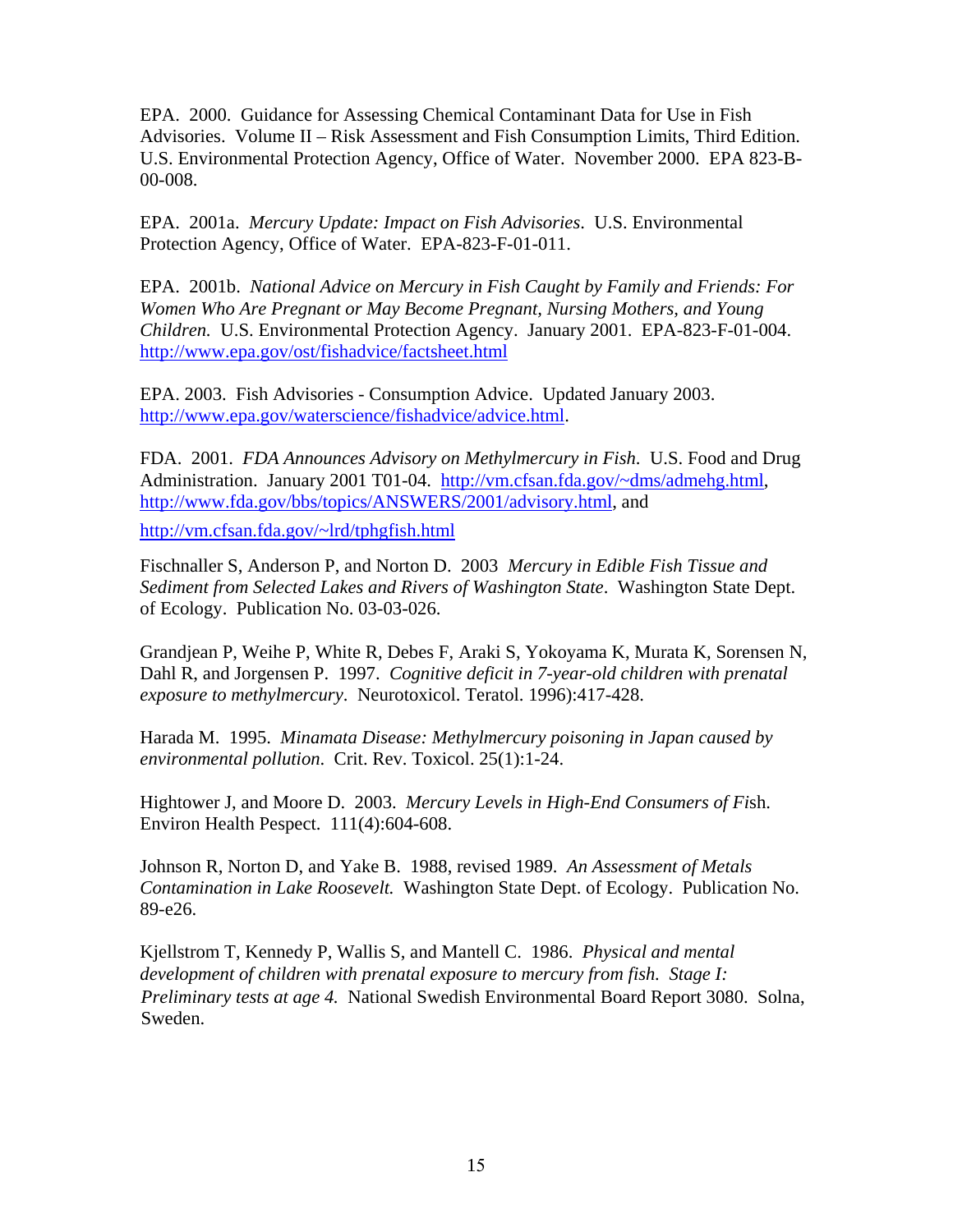Kjellstrom T, Kennedy P, Wallis S, Stewart A, Friberg B, Lind B, Wutherspoon T, and Mantell C. 1989. *Physical and mental development of children with prenatal exposure to mercury from fish. Stage II: Interviews and psychological tests at age 6*. National Swedish Environmental Board Report 3642. Solna, Sweden.

Marsh D, Clarkson T, Cox C, Myers G, Amin-Zaki L, and Al-Tikriti S. 1987. *Fetal methylmercury poisoning: Relationship between concentration in single strands of maternal hair and child effects.* Arch. Neurol. 44(10):1017-1022.

National Research Council (NRC). 2000. *Toxicological Effects of Methylmercury* Committee on the Toxicological Effects of Methylmercury, Board on Environmental Studies and Toxicology, Commission on Life Sciences. National Academy of Sciences. National Academy Press, Washington, D.C.

NESCAUM. 1998. Northeast states and eastern Canadian provinces – mercury study – a framework for action. Northeast States for Coordinated Air Use Management. Boston, MA.

Peele C. 2003. *Washington State Mercury Chemical Action Plan*. Washington State Dept. of Ecology, and Washington State Dept. of Health. Ecology Publication No. 03- 03-001, DOH Publication No. 333-051.

Schober S, Sinks T, Jones R, Bolger M, McDowell M, Osterloh J, Garrett S, Canady R, Dillion C, Sun Y, Joseph C, and Mahaffey K. 2003. *Blood Mercury Levels in US Children and Women of Childbearing Age, 1999-2000*. JAMA 289(13):1667-1674.

Salonen J, Seppanen K, Nyyssonen K, Korpela H, Kauhanen J, Kantola M, Tuomilehto J, Esterbauer H, Tatzber F, and Salonen R. 1995. *Intake of mercury from fish, lipid peroxidation, and the risk of myocardial infarction and coronary, cardiovascular, and any death in Eastern Finnish men*. Circulation 91(3):645-655.

Serdar D, and Davis D. 1999 *Lake Whatcom Watershed Cooperative Drinking Water Protection Project: Results of 1998 Water, Sediment and Fish Tissue Sampling*. Washington State Department of Ecology. September 1999. Publication Number 99- 337.

Serdar D, Johnson J, Mueller K, and Patrick G. 2001. *Mercury Concentrations in Edible Muscle of Lake Whatcom Fish*. Washington State Dept. of Ecology. Publication No. 01- 03-012.

Sorensen N, Murata K, Budtz-Jorgensen E, Weihe P, and Grandjean P. 1999. *Prenatal methylmercury exposure as a cardiovascular risk factor at seven years of age*. Epidemiology 10(4):370-375

USGS 1997. *Are Walleye from Lake Roosevelt Contaminated with Mercury?* U.S. Geological Survey, Tacoma, WA. USGS Fact Sheet No. 102-97.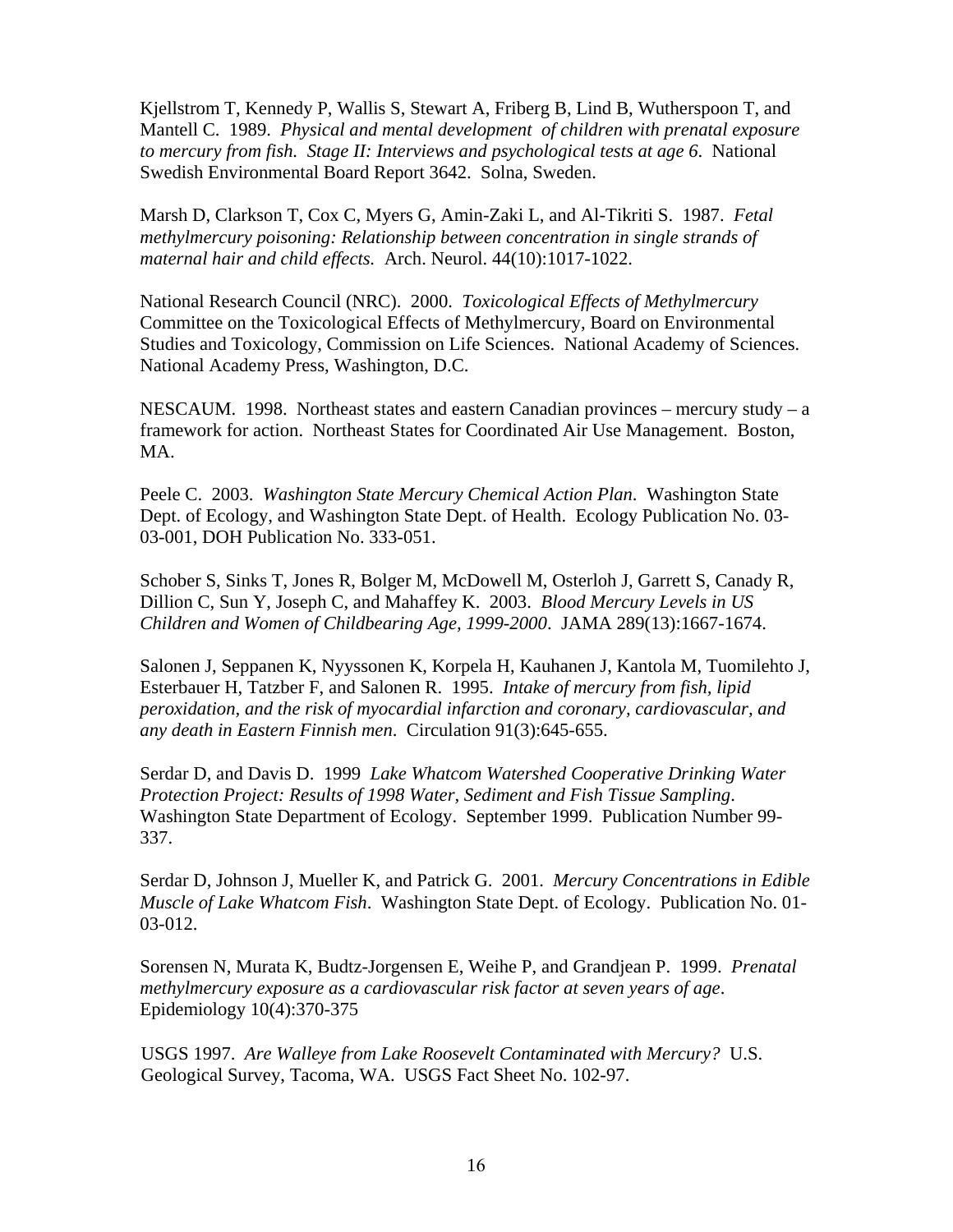**Appendix A:** Figures and Tables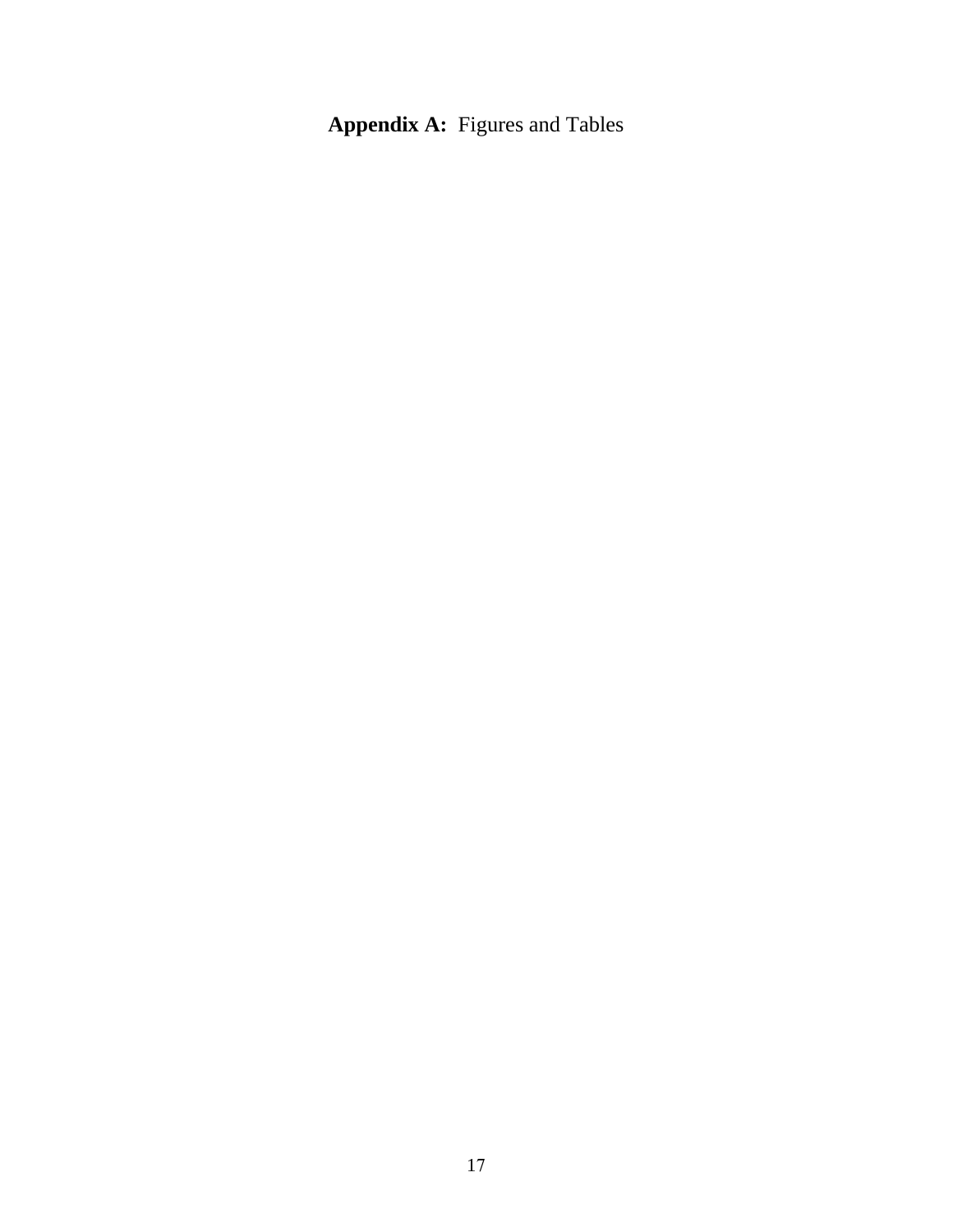|                        | <b>Smallmouth Bass</b>             |                                      | <b>Largemouth Bass</b>             |                                      |
|------------------------|------------------------------------|--------------------------------------|------------------------------------|--------------------------------------|
| <b>Study/Date</b>      | <b>Mean Concentration</b><br>(ppm) | <b>Minium-Maximum Range</b><br>(ppm) | <b>Mean Concentration</b><br>(ppm) | <b>Minium-Maximum Range</b><br>(ppm) |
| <b>NSCRF 1987</b>      | 0.34                               | <b>NR</b>                            | 0.46                               | <b>NR</b>                            |
| <b>NESCAUM</b><br>1998 | 0.53                               | $0.08 - 5.0$                         | 0.51                               | $0.0 - 8.94$                         |
| <b>NLFWA 2000</b>      | 0.32                               | $0.005 - 3.34$                       | 0.52                               | $0.0005 - 8.94$                      |

# **Table 1. NATIONAL DATA ON MERCURY LEVELS IN BASS**

NR: not

reported

NSCRF 1987 - EPA National Study of Chemical Residue in Fish

NESCAUM 1998 - Northeast States for Coordinated Air Use Management

NLFWA 2000 - EPA National Listing of Fish and Wildlife Advisories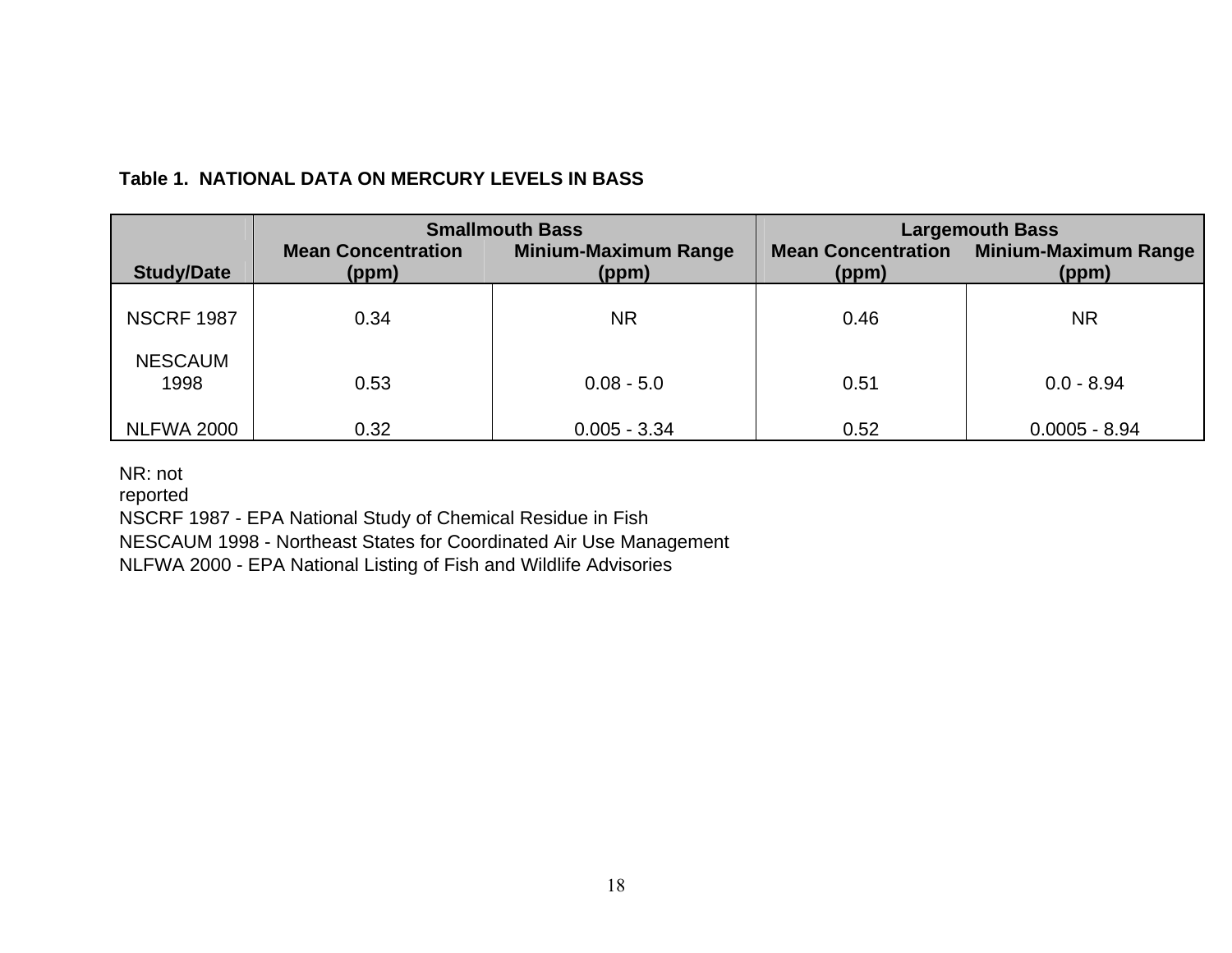| Waterbody               | <b>County</b>     | <b>Species</b> | <b>Sample</b><br><b>Size</b> | <b>Mean</b><br>Length<br>(mm) | <b>Mean Hg</b><br><b>Concentration</b><br>(ppb) | <b>Standard</b><br><b>Deviation</b> |
|-------------------------|-------------------|----------------|------------------------------|-------------------------------|-------------------------------------------------|-------------------------------------|
| <b>Northwest Region</b> |                   |                |                              |                               |                                                 |                                     |
| <b>Lake Terrell</b>     | Whatcom           | <b>LMBS</b>    | 10                           | 351                           | 159                                             | 82                                  |
| Fazon Lake              | Whatcom           | <b>LMBS</b>    | 10                           | 439                           | 447                                             | 204                                 |
| Lake Samish             | Whatcom           | <b>LMBS</b>    | 10                           | 377                           | 331                                             | 347                                 |
| Kitsap Lake             | Kitsap            | <b>LMBS</b>    | 10                           | 380                           | 313                                             | 193                                 |
| Lake Meridian           | King              | <b>LMBS</b>    | 8                            | 362                           | 272                                             | 160                                 |
| Southwest Region        |                   |                |                              |                               |                                                 |                                     |
| American Lake           | Pierce            | <b>LMBS</b>    | $\overline{4}$               | 429                           | 404                                             | 185                                 |
| <b>Black Lake</b>       | Thurston          | <b>LMBS</b>    | 10                           | 322                           | 254                                             | 247                                 |
| <b>Offut Lake</b>       | Thurston<br>Grays | <b>LMBS</b>    | 10                           | 221                           | 80                                              | 17                                  |
| Duck Lake               | Harbor            | <b>LMBS</b>    | 10                           | 367                           | 247                                             | 190                                 |
| Loomis Lake             | Pacific           | <b>LMBS</b>    | 10                           | 354                           | 311                                             | 78                                  |
| Vancouver Lake          | Clark             | <b>LMBS</b>    | 10                           | 306                           | 160                                             | 185                                 |
| <b>Central Region</b>   |                   |                |                              |                               |                                                 |                                     |
| <b>Palmer Lake</b>      | Okanogan          | <b>LMBS</b>    | 10                           | 307                           | 133                                             | 44                                  |
| <b>Bonaparte Lake</b>   | Okanogan          | <b>LMBS</b>    | 3                            | 454                           | 451                                             | 30                                  |
| Okanogan River          | Okanogan          | <b>SMBS</b>    | 10                           | 324                           | 151                                             | 65                                  |
| <b>Banks Lake</b>       | Grant             | <b>LMBS</b>    | 10                           | 351                           | 114                                             | 38                                  |
| Eastern Region          |                   |                |                              |                               |                                                 |                                     |
| Newman Lake             | Spokane           | <b>LMBS</b>    | 10                           | 276                           | 118                                             | 105                                 |
| Moses Lake              | Grant             | <b>LMBS</b>    | 10                           | 447                           | 86                                              | 48                                  |
| Deer Lake               | <b>Stevens</b>    | <b>LMBS</b>    | 10                           | 384                           | 331                                             | 75                                  |
| Walla Walla River       | Walla Walla       | <b>SMBS</b>    | 10                           | 341                           | 179                                             | 69                                  |
| <b>Upper Long Lake</b>  | Spokane           | <b>LMBS</b>    | 10                           | 395                           | 89                                              | 53                                  |

## **Table 2. Waterbodies Sampled by Region**

LMBS = Largemouth Bass

SMBS = Smallmouth Bass

source - Mercury in Edible Fish Tissue from Selected Lakes and Rivers of Washington State. June 2003. Washington State Department of Ecology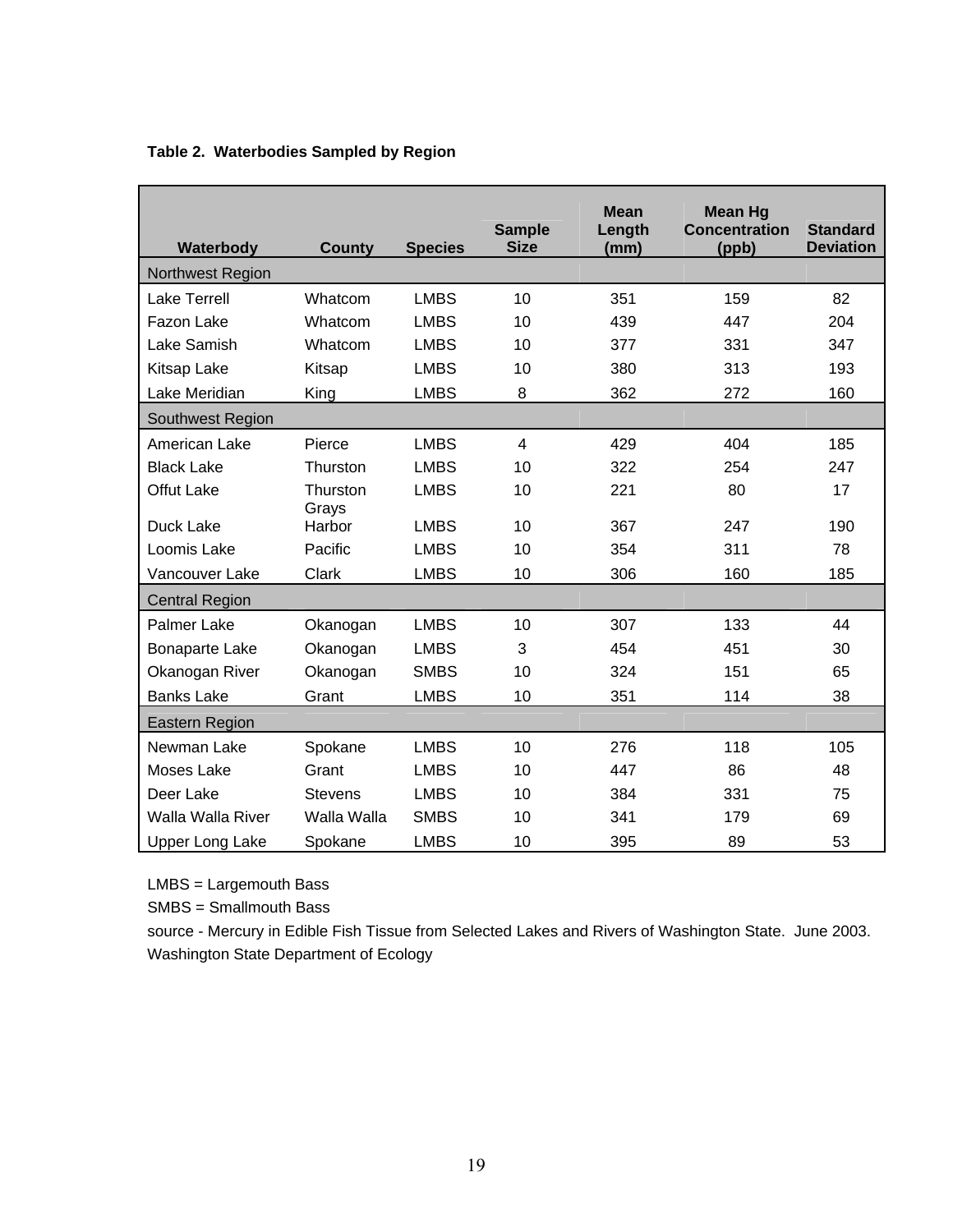## **Table 3. Overall Fish Size and Tissue Mercury Concentration**

|                  | <b>Fish Length</b><br>mm (inches) | <b>Fish Weight</b><br>gms (oz.) | <b>Hg Tissue</b><br><b>Concentration</b><br>ug/kg ww |
|------------------|-----------------------------------|---------------------------------|------------------------------------------------------|
| <b>Mean</b>      | 353 (13.9)                        | 889 (31)                        | 217                                                  |
|                  | 191 - 575 (7.5 -                  | $86 - 3747$ (3 -                |                                                      |
| Range            | 22.6                              | 132)                            | 22 - 1280                                            |
| <b>Standard</b>  |                                   |                                 |                                                      |
| <b>Deviation</b> | (3.1)                             | (25)<br>708                     | 179                                                  |

ug/kg = parts per billion (ppb)

ww = wet weight

source - Mercury in Edible Fish Tissue and Sediment from Selected Lakes and Rivers of Washington State.

June 2003. Washington State Department of Ecology

## **Table 4. Monthly Fish Consumption Recommendations for Methylmercury**

| <b>Consumption Recommendations</b> | <b>Fish Tissue</b> |                             |
|------------------------------------|--------------------|-----------------------------|
| <b>Fish Meals/month</b>            | oz./day            | Hg Concentrations* (ppb ww) |
| Unrestricted (>16)                 | >4.21              | $0 - 50$                    |
| 16                                 | 4.21               | 50                          |
| 12 <sup>2</sup>                    | 3.15               | 70                          |
| 8                                  | 2.10               | 100                         |
| 4                                  | 1.05               | 200                         |
| 3                                  | 0.79               | 270                         |
| $\overline{2}$                     | 0.53               | 400                         |
|                                    | 0.26               | 810                         |
| 0.5                                | 0.13               | 1620                        |
| None                               |                    | >1620                       |

ppb = parts per billion (ug/kg)

ww = wet weight

 $*$  fish tissue conc. = (RfD  $\times$  BW)/CR

meal size =  $8$  oz. (0.227 kg)

RfD for mercury 0.1 (ug/kg-day)

body weight of 132 pounds (60 kg)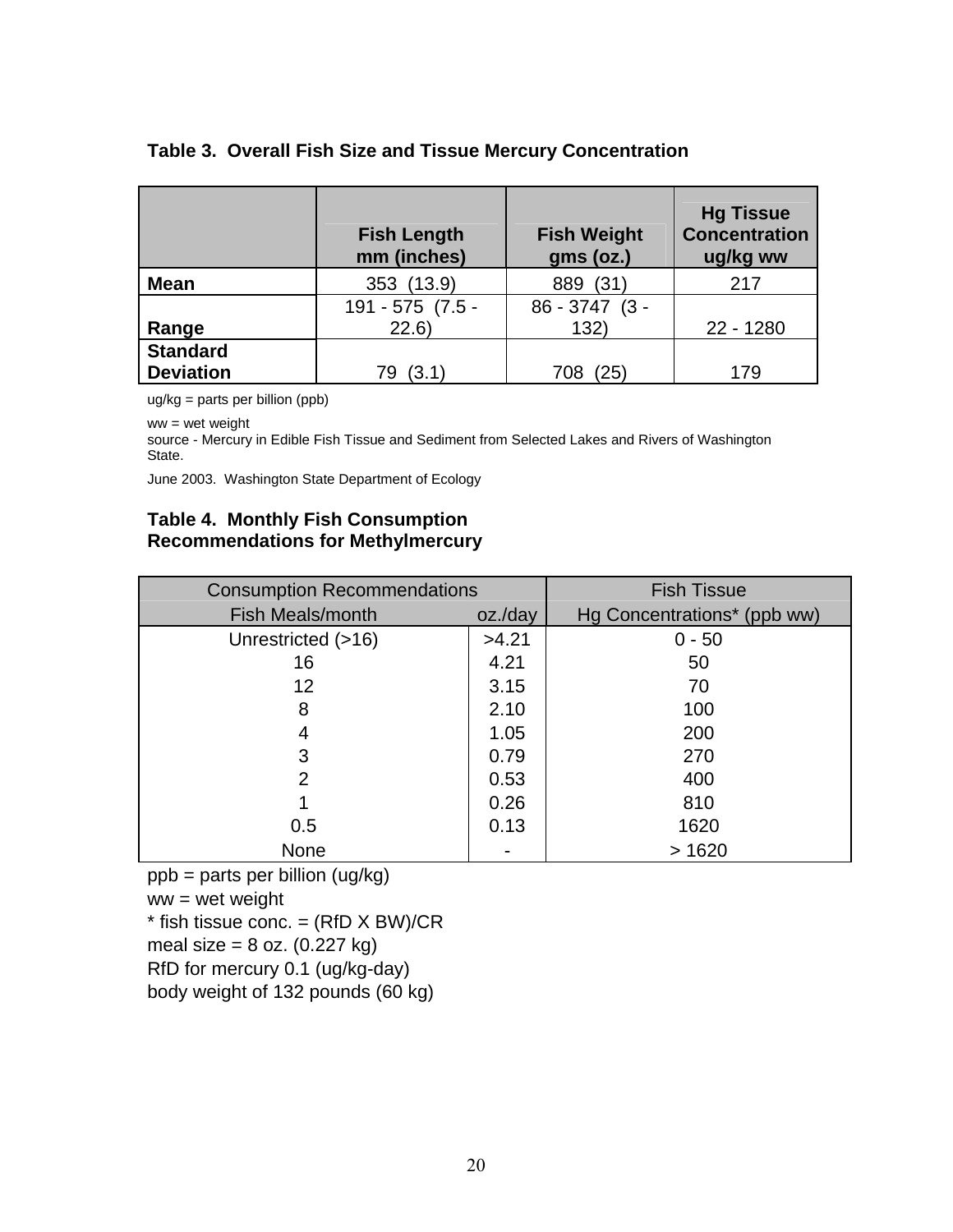

**Recommended Monthly Consumption Rates of Smallmouth and Largemouth Figure 1. Bass for Women of Childbearing Age and Children Under Six**

**Monthly Consumption Recommendations for a 60 kg (132 lb) woman Based on Mercury Concentrations in Bass Figure 2.**

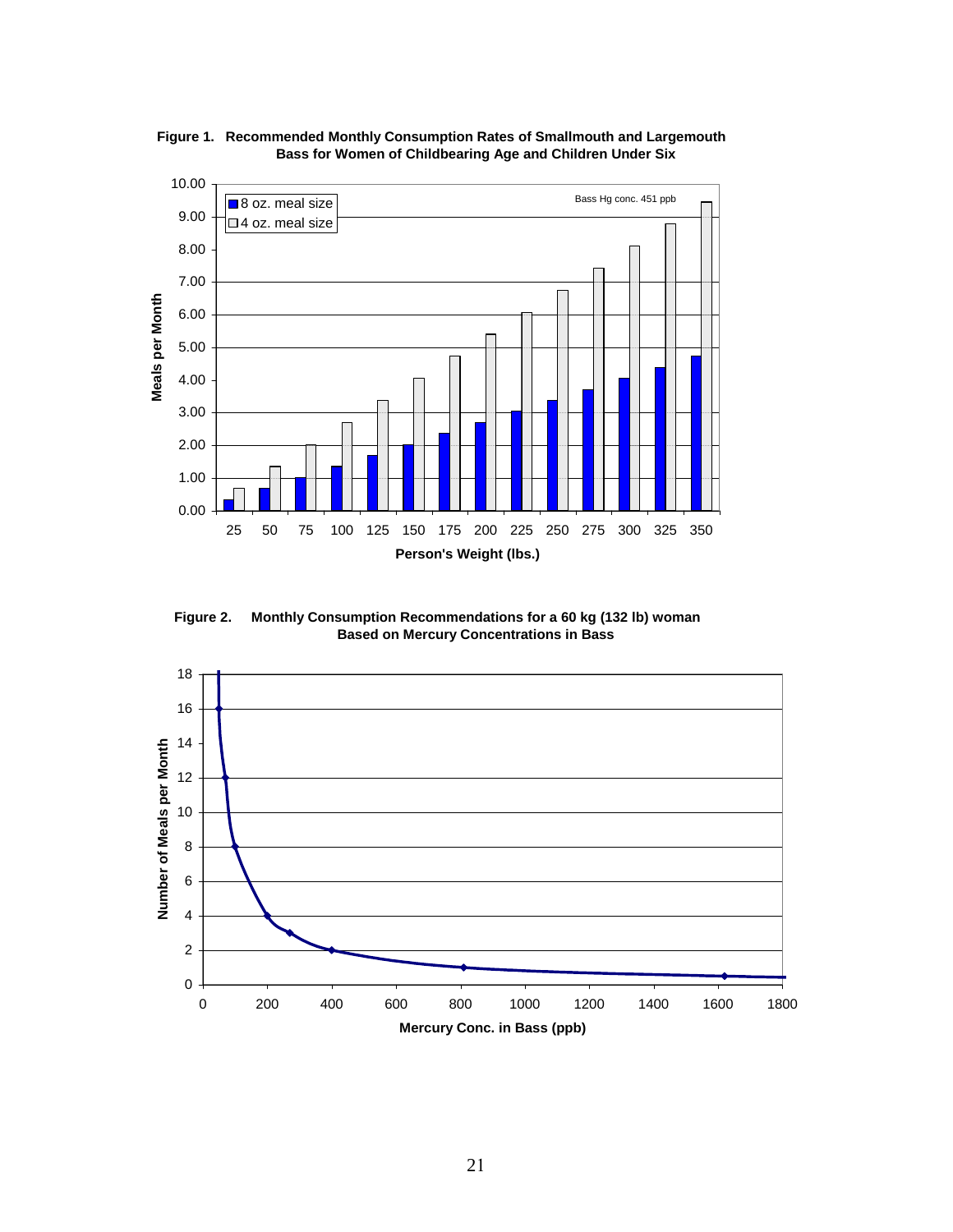# **Appendix B:** National Regulatory Guidelines/Recommendations

The U.S. Food and Drug Administration (FDA) has established an action level of 1 ppm (1000 ppb) for mercury in fish and shellfish sold and bought in interstate commerce. This value is based on assumptions about national fish consumption habits and levels of contamination in commercial seafood products. In setting this level, FDA assumes a consumption rate of 7 ounces of seafood per week, which translates to approximately 28 grams per day. Using this consumption rate, it is possible to calculate a mercury intake level for comparison with allowable daily mercury intake levels set by other agencies. FDA's calculated mercury intake level becomes 0.47 µg/kg per day. FDA's value is nearly five times higher than that recommended by EPA fish consumption advisory guidelines.

EPA does not support application of the FDA's standard to sport fish since the risks may be greater to fishers who consume large amounts of fish from local water bodies. While the FDA uses 1ppm as the limit (action level) for methylmercury concentration for commercially sold fish, DOH does not recognize this value as being protective of sensitive populations. EPA encourages states and tribes, whose responsibility is to assess and manage risks from contaminated sport fish, to use a risk-based approach in evaluating human health risks and issuing advisories.

When local information is lacking, EPA has issued national advice on mercury in freshwater fish for women who are or may become pregnant, nursing mothers, and young children (EPA 2003). This advice applies to all freshwater fish species. This generic recommendation states that freshwater fish caught by family and friends should be limited to one meal per week.

For various program and regulatory requirements, EPA has set different criteria for mercury concentration in fish tissue. These include the National Toxics Rule (NTR) of 825 ppb and the Fish Tissue Residual Criterion (TRC) for methylmercury of 300 ppb. While both of these criteria are based on the current RfD, they utilize different consumption rates as required by law. EPA has also provided guidelines to states on determining allowable monthly fish consumption based on ranges of methylmercury in consumed fish tissue. (REF)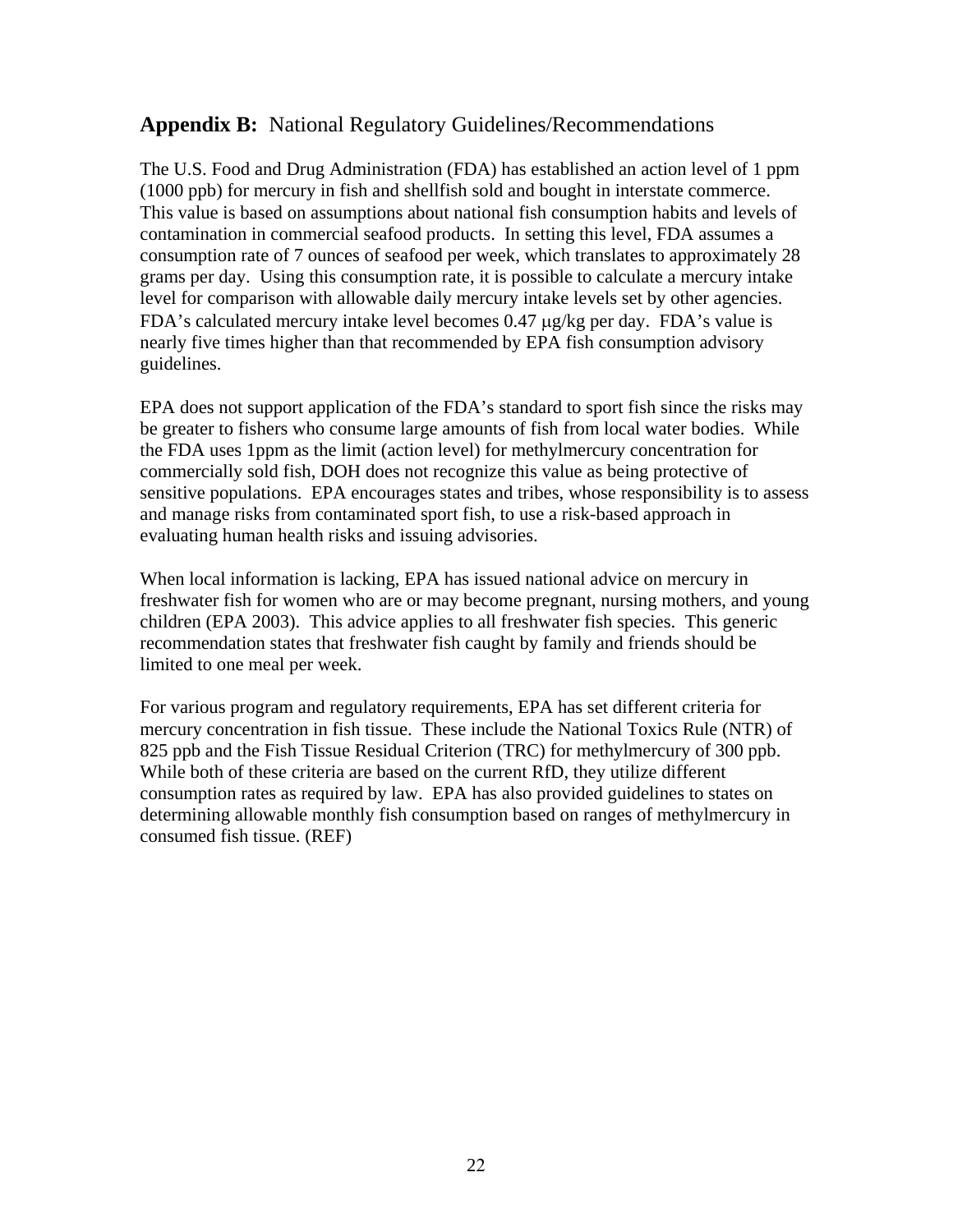## **Appendix C:** Determining Allowable Consumption Rates

In conducting a mercury health assessment, DOH uses an approach similar to EPA's riskbased approach to characterize and evaluate risks from exposure to chemicals (EPA 2000). This approach calculates an allowable monthly consumption rate based on the toxicity of a contaminant utilizing EPA's reference dose (RfD) for noncancer endpoints, the body weight of an individual, and the known contaminant concentration in fish. For noncancer health effects, EPA defines the RfD as a threshold of exposure exists below which health effects are unlikely. Currently, EPA's RfD for methylmercury is 0.1  $\mu$ g/kgday based on information from the Faroe Island study. The use of this value is consistent with recommendations of the NRC.

By using the known concentration of mercury in a fish species, it is possible to calculate an allowable amount that can be consumed for that species without exceeding the RfD. In this approach the RfD is used to back-calculate the quantity of fish a person of a given weight can safely consume, when the average contaminant concentration for a particular fish species is known. The equation used to calculate a safe consumption rate is from EPA's *Guidance for Assessing Chemical Contaminant Data for Use in Fish Advisories* (EPA 2000) is seen below:

$$
\frac{grams\ of\ fish}{day} = (RfD \times Body\ Weight \times Unit\ Conversion\ Factor) \div (Conc.\ of\ Hg\ in\ Fish)
$$
  
Hg is the elemental symbol of mercury.

Based on this equation, there are two variables that affect the amount of fish a person can consume and stay below the RfD. These variables include the concentration of mercury in fish and an individual's body weight. Both the RfD and the unit conversion factors are constant. Reducing the consumption rate will also reduce exposure. The consumption rate is expressed as grams of fish per day and later converted to allowable meals per month. The RfD is expressed on a microgram per kilogram per day basis. The concentration of mercury in fish is the highest mean concentration of mercury found in bass, as determined in Ecology's fish tissue analysis. Body weight is that of an average woman of weighing 60 kg (approximately 132 lbs.). This weight was chosen to ensure that the sensitive population (woman of child-bearing age) is factored into calculating the final consumption rate.

Applying the RfD  $(0.1 \mu g/kg$ -day) and using the highest lake mean concentration of mercury in bass, 451 ppb (451 µg Hg/kg) the equation to calculate a safe consumption rate for a 60 kg woman becomes:

$$
\frac{grams_{fish}}{day} = \left(\frac{0.1 \,\mu g \, Hg}{kg_{person} \, day}\right) \times \left(\frac{60 \, kg_{person}}{1}\right) \times \left(\frac{1000 \, gm_{fish}}{1 \, kg_{fish}}\right) \div \left(\frac{451 \, \mu g \, Hg}{Kg_{fish}}\right)
$$

For a 132-pound (60 kg) woman of childbearing age, the safe consumption rate is 13.3 grams of bass per day. This is equivalent to approximately 0.47 ounces per day, or 14.3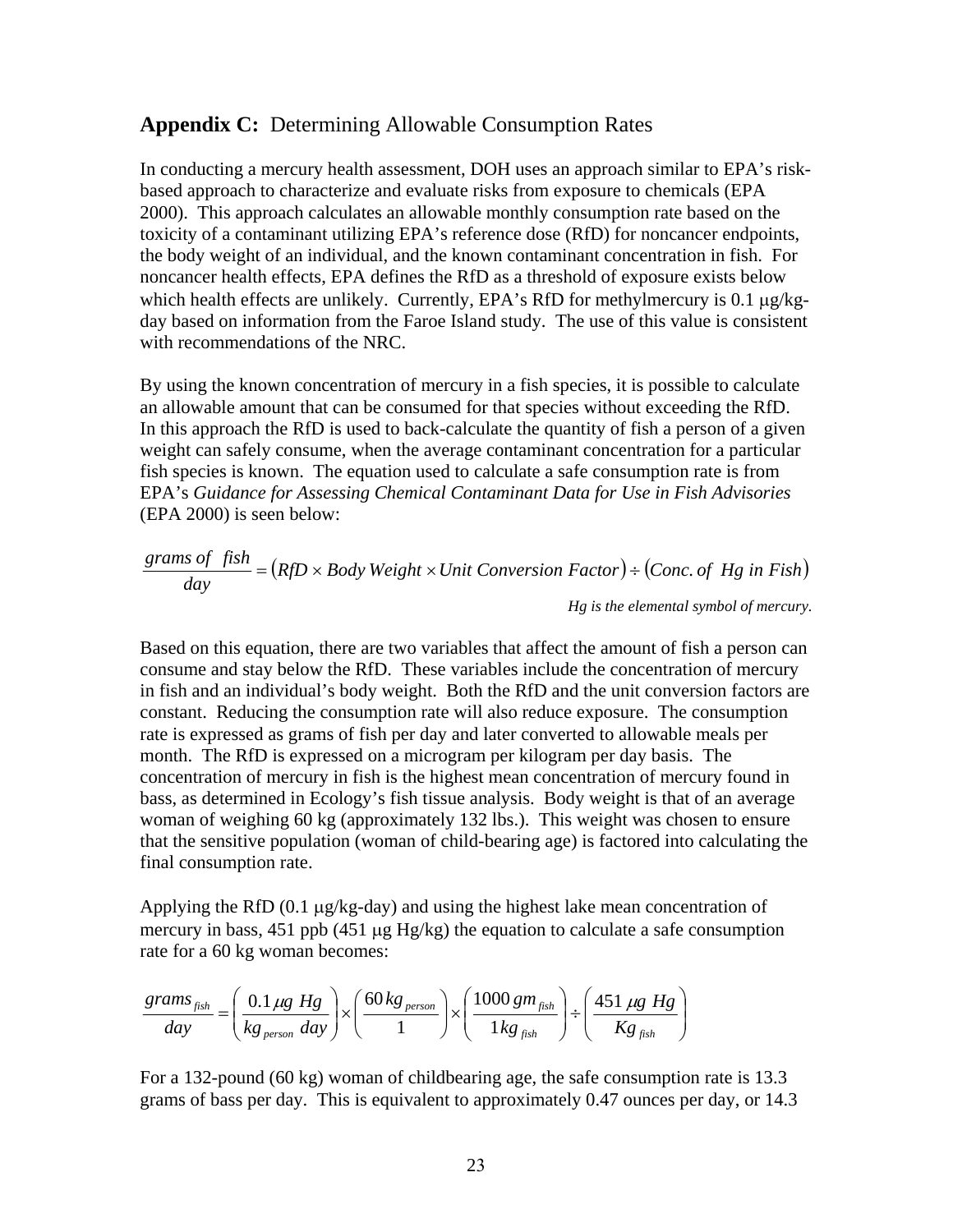ounces per month (16 ounces  $= 1$  pound) or just slightly less than about 2 eight-ounce meals per month. Monthly fish consumption rates ranging corresponding to  $\frac{1}{2}$  a meal per month to greater than 16 meals per month were calculated based on a mercury concentration of 451 and assuming a 60 kg (132 pound) woman, are provided in Table 4. This information is also presented graphically in Figure 2.

The selection of the highest mean lake concentration (451 ppb) was chosen for use in determining allowable consumption rates across the state. This value is approximately equal to the 90<sup>th</sup> % ile of the 185 individual samples analyzed. While typically the mean value is generally chosen for use in risk assessments in setting consumption limits, DOH based the decision to use this value after consultation with numerous local health jurisdictions. The use of the highest mean value was to ensure adequate public health protection to consumers of smallmouth and largemouth bass given the fact that the data collected from the 20 waterbodies is being used as a surrogate for the remainder of the state. The rational for the use of this value is supported by data collected throughout the US and Canada where bass have been analyzed for mercury. As shown in Table 1, the average of those levels reported is approximately 450 ppb. This applies to bass in areas considered pristine as well as those collected from more industrialized.

Given the limited amount of funding for fish tissue sampling, as well as the consistency of sample results collected from Washington waters showing similar with mercury levels in bass throughout North America, it is likely that bass in waterbodies that have not been analyzed for mercury would likely yield similar concentrations. Anglers, who fish for smallmouth and largemouth bass in Washington waters are likely, based on state and national data, to catch bass with similar mercury concentrations whether bass are located due to the propensity of these fish species to accumulate mercury at greater levels than other fish species. Issuing a fish consumption advisory for only those lakes where bass have been analyzed for mercury would likely have the unintended consequence of forcing anglers to fish in lakes where no data is available but are likely to have bass with similar mercury concentrations.

## *Uncertainty*

It is important to note the uncertainty that goes along with the assumptions made in defining a safe level of exposure to mercury in fish. Sources of uncertainty include differences in frequency, duration and magnitude of exposure. For instance, parameters taken from the studies described above reflect average intake on a daily basis. It is possible, however, that adverse effects of methylmercury exposure are more directly related to the magnitude of peak exposure, such as could result from one or a few closely spaced meals of fish with high mercury concentration, rather than the average exposure level over a month or year. Unfortunately, the design of the studies for low-level methylmercury exposure makes it impossible to distinguish the influence of average versus peak exposure.

Other uncertainties that can change outcomes in protective level derivation are lack of knowledge about the variability within the different study populations. Some populations